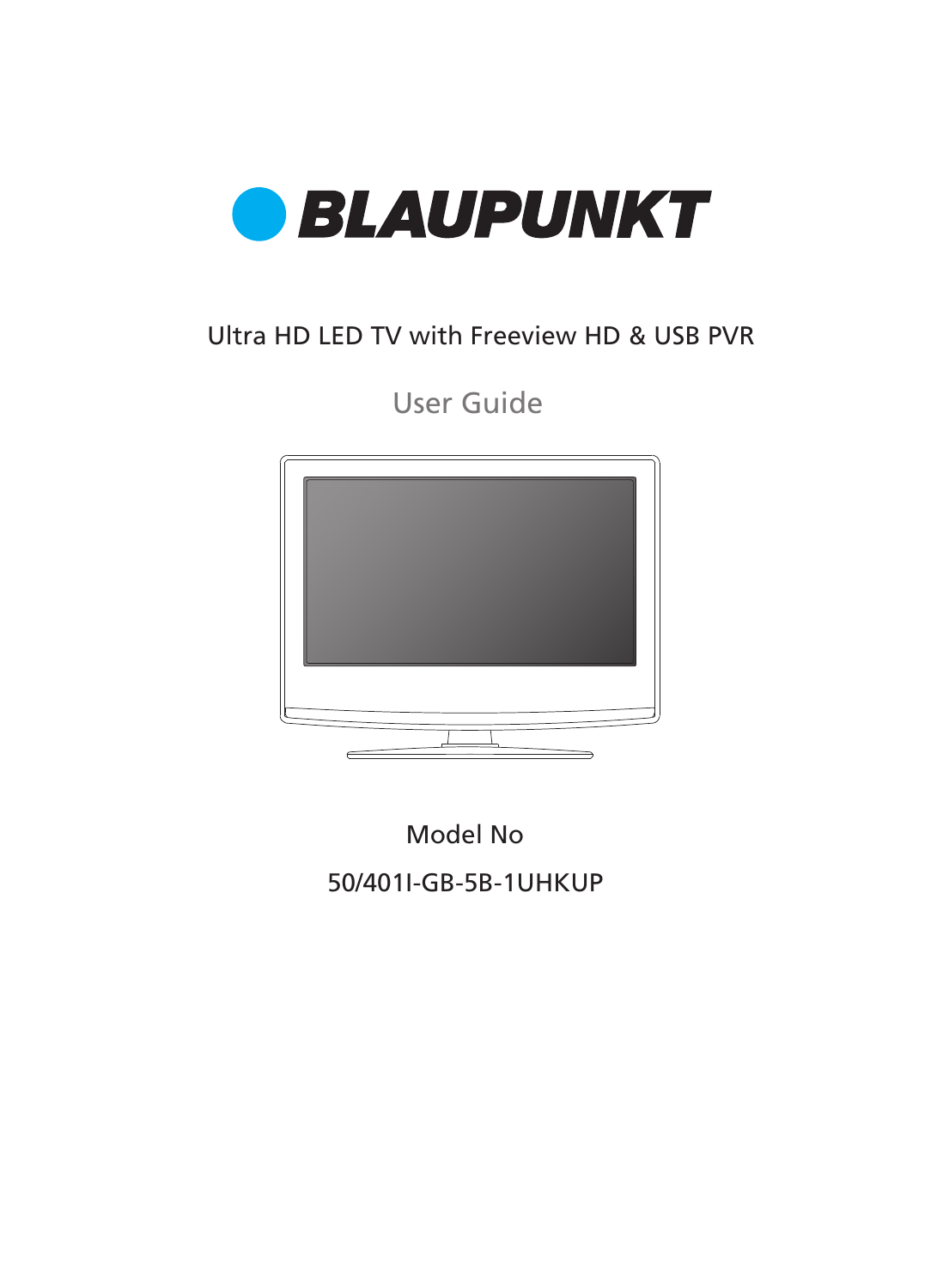# **IMPORTANT SAFETY INSTRUCTIONS**



Please read these instructions. All the safety and operating instructions should be read before the appliance is operated.

## Warnings

- To reduce the risk of fire, electric shock or damage to the television, do not expose it to dust, rain or moisture, or place any objects filled with liquids on or near the television.
- Do not place the television in a confined space. Ensure that nothing can obstruct the ventilation openings at the rear of the television.

To prevent spread of fire. keep candles or other open flames away from this product at all times



• Dispose of this television and any components including batteries in an environmentally friendly manner. If in doubt, please contact your local authority for details of recycling.

### Safety

- For your safety, this appliance is fitted with a fused moulded 3 pin mains plug. Should the fuse need to be replaced, ensure that any replacement is of the same amperage and approved with the BSI mark.
- Never try and replace the mains plug unless you have adequate qualifications and are legally authorised to do so. In the event that a replacement Mains cable is required, contact the manufacturer for a suitable replacement.
- Never use the television if it is damaged in any way.
- Always place the television on a flat level surface avoiding anywhere which may be subject to strong vibration.
- Ensure the television is not placed on top of the power cable as the weight of the television may damage the cable and cause a safety hazard.
- Never place mobile phones, speakers or any other device which may cause magnetic or radio interference, near the television. If interference is apparent, move the device causing the interference away from the television.
- To disconnect the apparatus from the mains, please use the mains plug located on the underside/rear of the TV. The mains plug shall remain readily operable.
- When installing on a wall, ensure the TV is at least 5cm from the wall for ventilation.
- Ensure that the power switch on the unit and the mains plug are always easily accessible.

WARNING: Excessive noise when using earphones and headphones can cause loss of hearing.

### Maintenance

- To clean this unit, wipe with a soft, dry cloth. If the surfaces are extremely dirty, use a soft cloth dipped in a soap and water solution or a weak detergent solution.
- Never use alcohol, paint thinner or benzene to clean this unit.
- Before using a chemically treated cloth, read the instructions that came with the cloth carefully.

**CAUTION:** If water or other liquid enters the television through the display panel surface, a malfunction may occur.



## Packaging

- The safest way to transport your item is in the original box/packaging - please save your packaging for this.
- You will need original box/packaging in the event of warranty/service repair or support. We are unable to carry out warranty/service if you are unable to package the item correctly.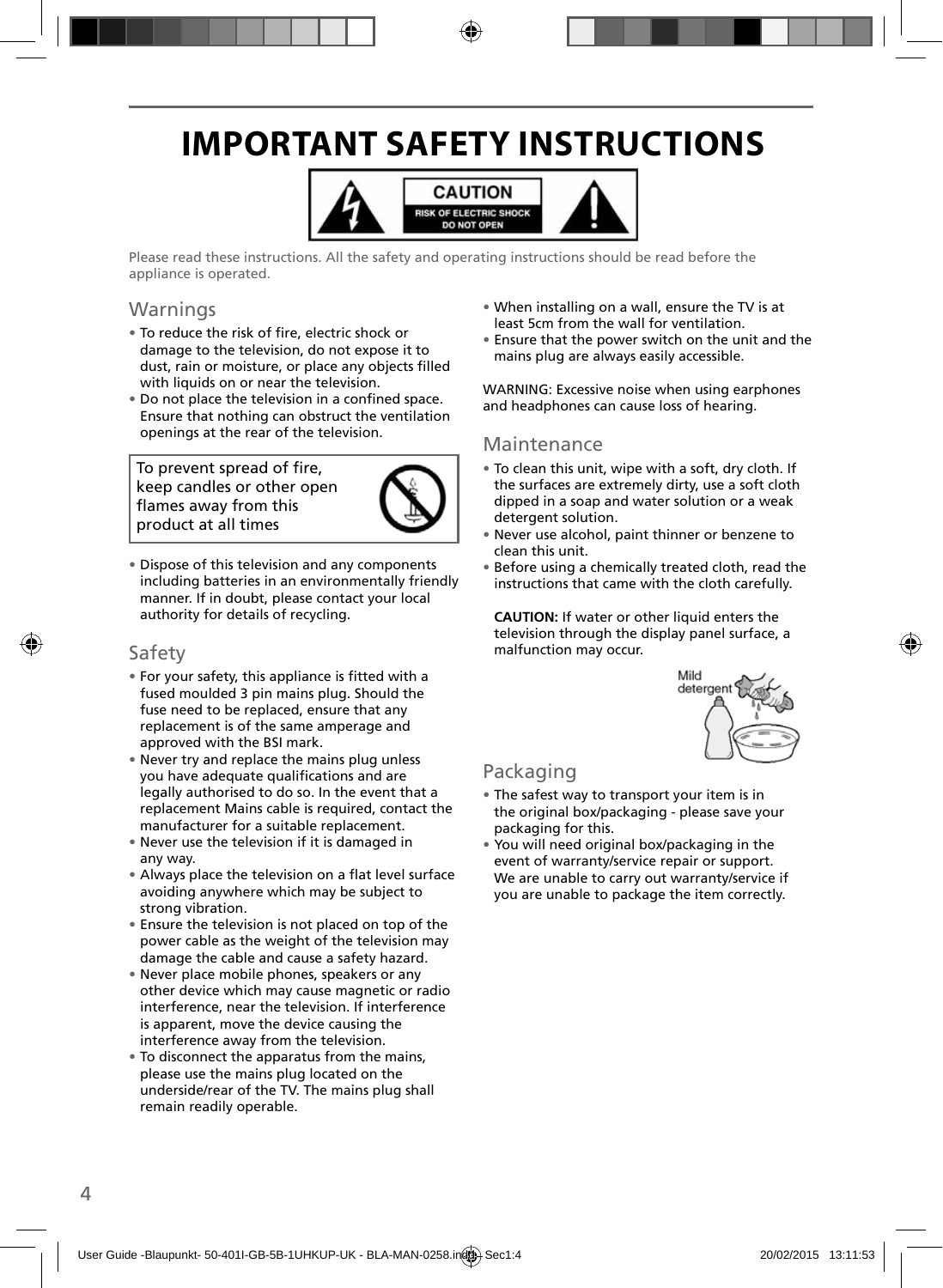# **IMPORTANT SAFETY INSTRUCTIONS**



Please read these instructions. All the safety and operating instructions should be read before the appliance is operated.

Important Information Regarding Use of Video Games, Computers, Captions or Other Fixed Image Displays

The extended use of fixed image program material can cause a permanent "shadow image" on the LCD/LED panel.

This background image is viewable on normal programs in the form of a stationary fixed image. This type of irreversible LCD/LED panel deterioration can be limited by observing the following steps:

- 1. Reduce the brightness/contrast setting to a minimum viewing level.
- 2. Do not display the fixed image for extended periods of time.
- 3. Turn the power off when not in actual use.

Examples of images that you need to watch out for are as follows (this is not an exhaustive list):

- TV Channel Logos: e.g. Shopping channel logos and pricing displays-especially if they are bright and stationary. Moving or low-contrast graphics are less likely to cause ageing of the screen.
- Time Displays
- Teletext: Do not view a stationary page for a long period of time
- TV/DVD Menus: e.g. Listings of DVD disc content
- Pause Mode: Do not leave the TV in pause mode for long periods of time, e.g. When watching DVDs or videos.

**Important** - Once 'shadow image/screen burn' occurs, it will never disappear and is not repairable under warranty.

How do I dispose of this product?

UK: Waste electrical products should not be disposed of with household waste. Separate disposal facilities exist. For your nearest facilities, please see www.recycle-more.co.uk or in store for details.

ROI: Waste electrical products should not be disposed of with household waste. Separate disposal facilities exist. Check with your Local Authority or retailer for recycling advice.

### **Batteries**

• Do not expose batteries to high temperatures, excessive heat, prolonged sunshine or fire as this may cause leakage, explosion or ignition.



- Do not use different types of batteries together or mix old and new batteries.
- Dispose of batteries in an environmentally friendly way.
- Certain regions may regulate the disposal of batteries. Please consult your local authority.



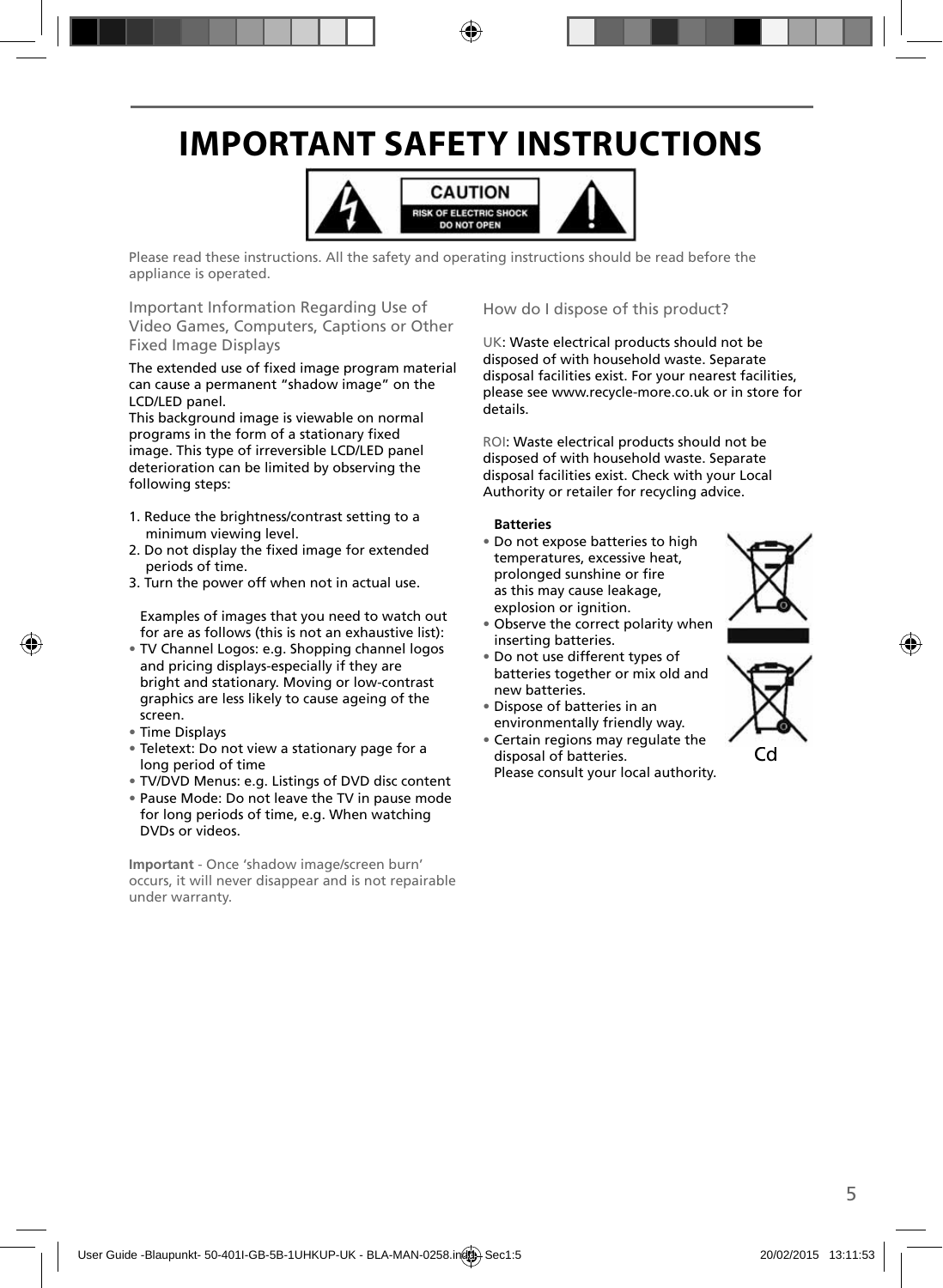# **CONTENTS**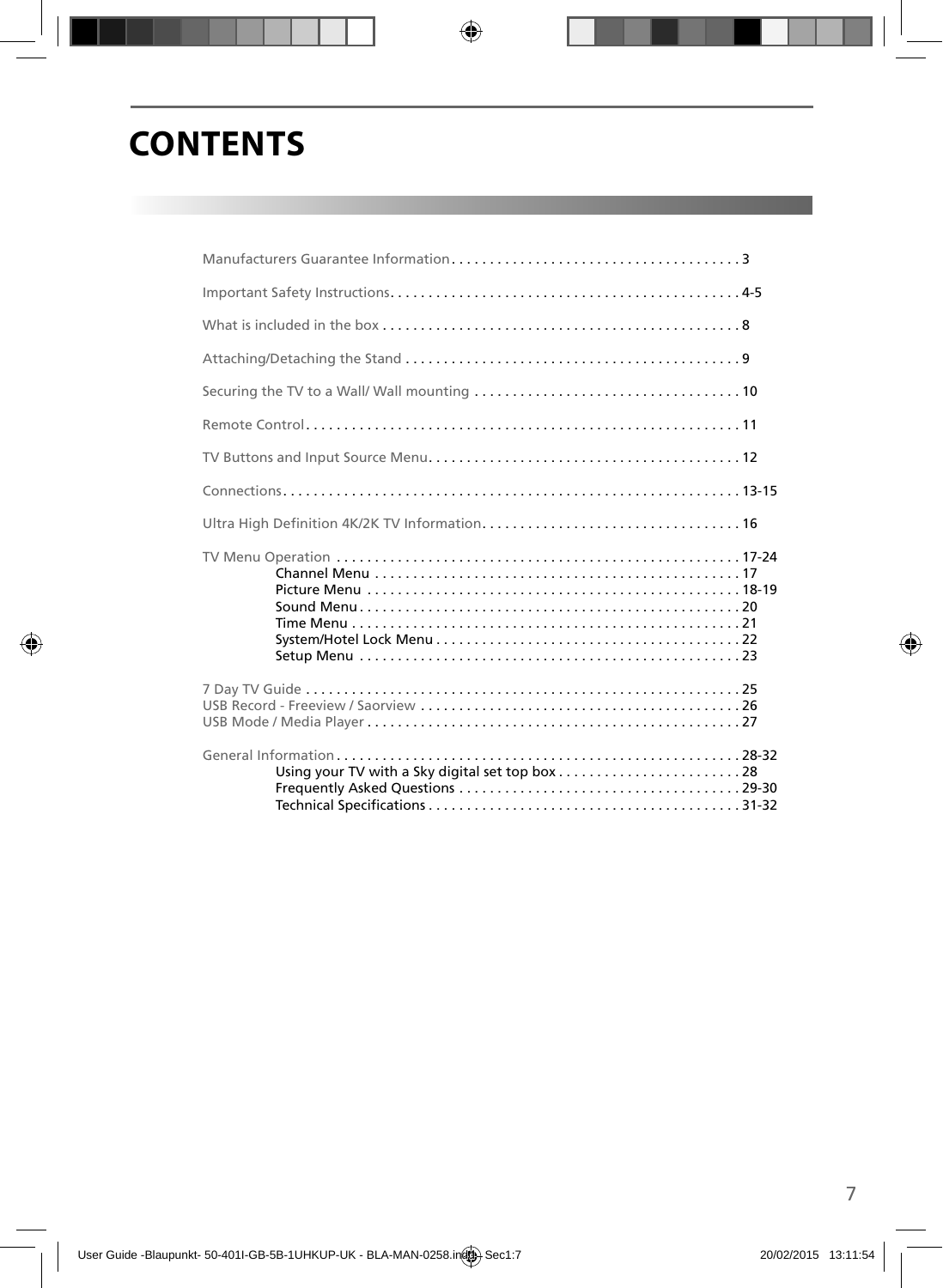# **WHAT IS INCLUDED IN THE BOX**

## Accessories

Included with this TV are the following accessories

### 1 x User Guide



### 1 x Quick Start Guide



### 1 x Remote Control and 2 x AAA Batteries



1 x Mini Component / YPbPr cable



1 x Mini Composite / AV cable



1 x SCART to Mini-AV adapter cable



1 x Stand Installation Pack (Includes stand base, stand neck & screws)



Please save your box/packaging as you will need this in the event of warranty/service repair or support. We are unable to carry out warranty/service if you are unable to package it correctly. The safest way to package your item in the event of warranty/service repair is in it's original box/packaging.

1 x TV



1 x RF Cable

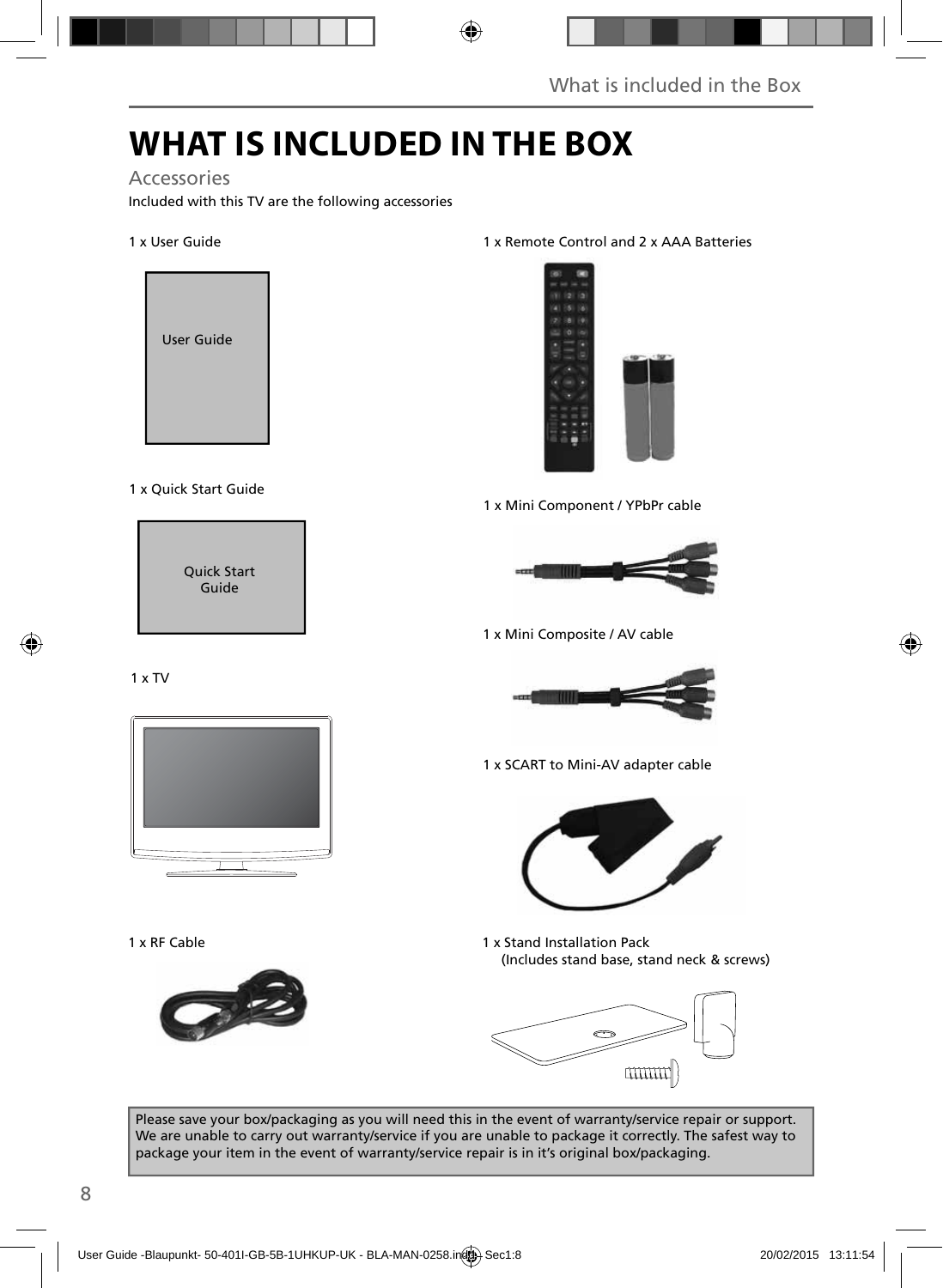# **ATTACHING/DETACHING THE STAND**

## Attaching the stand

To complete the stand installation you will require a cross head screw driver

There are two types of screws provided as shown below.



Used for attaching the stand neck

to the TV (fig.1)

1 1/2

**5 x** ST (3.7x20) **4 x** M (4x14) Used for attaching the stand base to the stand neck (fig.3)



(fig.1) Attach the stand neck to the rear of the TV set using the 4 x M(4x14) screws provided.



When securing the self-tapping screw/s into the base of the stand (on first installation) the screw/s will be naturally tight as they create a thread in the plastic of the stand neck in order to support a TV of this size.

(fig.2) Peel off the protective plastic cover then attach the stand base to the stand neck.

a) Ensure the cross head screw driver tip fits correctly into the head of the screw and that it is not too big or small.

**b)** Screw in all screws individually and partially before tightening all of the screws fully.

**c)** If they become very tight try loosening them slightly and then re-tightening them once again as this will continue the process of creating the thread for the screws.

(fig.3) Secure the base to the neck by using the 5 x ST(3.7x20) screws provided.

## Detaching the stand

Remove the screws highlighted then remove the stand base and neck from the rear of the TV set.

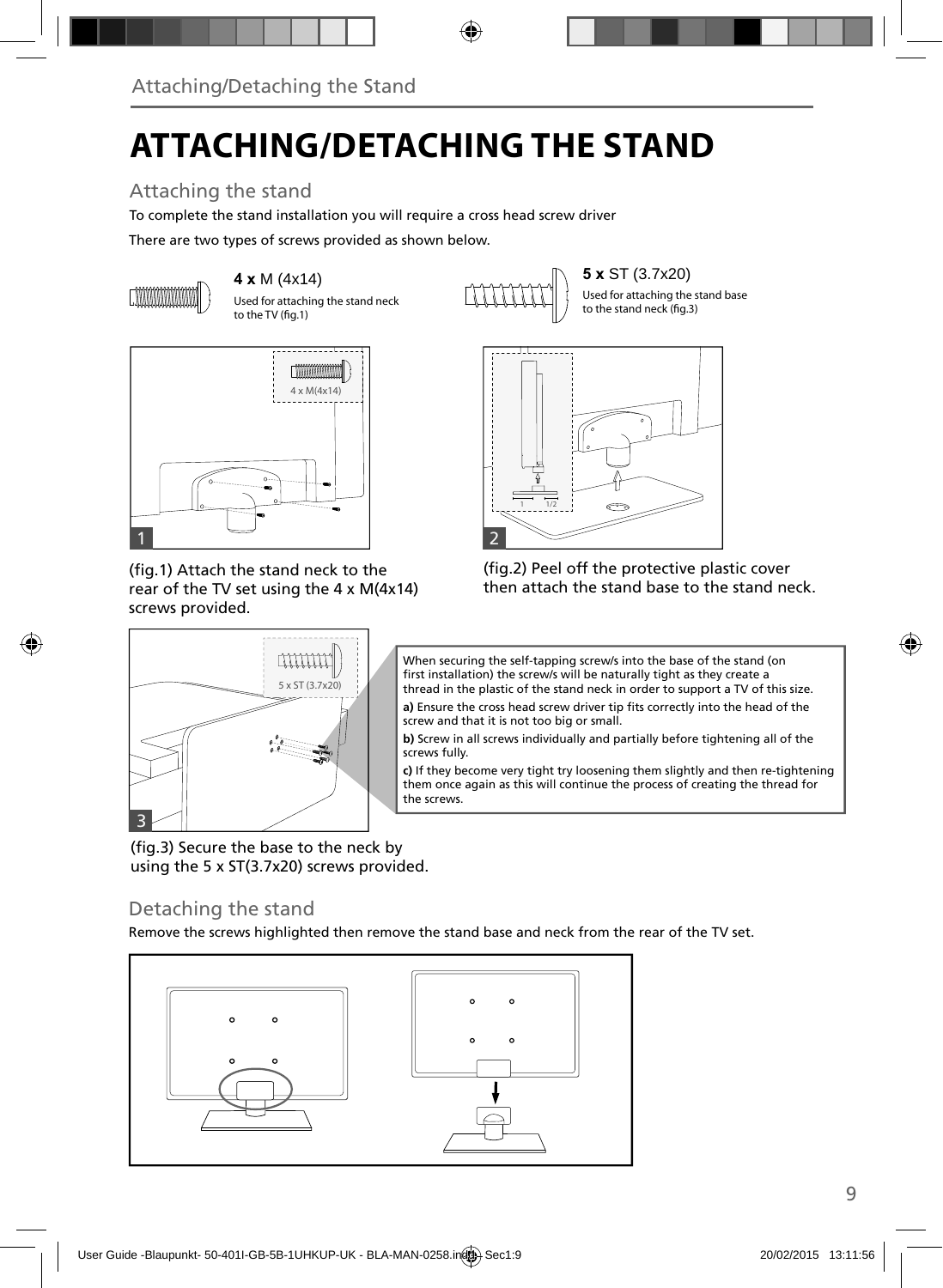# **SECURING THE TV TO A WALL**

## Securing the TV to a Wall

For maximum security in the home when using a TV with its stand anti-tip straps should be fitted. These are available from supermarket websites and other websites and are an easy, inexpensive and effective way of ensuring your TV stays safely upright. Straps are designed to be attached to the rear of the TV and then tethered to the wall or the furniture the TV is stood on.

Note - Please ensure that children do not climb on the TV set.

**A)** Using one or both of the top wall-mounting holes and screws (the screws are already supplied in the wall mounting holes) fasten one end of the fastening cord/s to the TV.



**B)** Secure the other end of the fastening cord/s to your wall. (you will need screws/fixings suitable for your wall type - available separately from most DIY stores).



The Royal Society for the Prevention of Accidents is urging people to take care with flat-screen televisions. RoSPA stated in 2010 that "Toddlers are particularly at risk of pulling flat-screen televisions on to themselves. They are unsteady on their feet and are attracted by colourful television images." The risk is increased as televisions become lighter.

## Wall Mounting

IMPORTANT - Before drilling any holes in the wall ensure you are not drilling where there could be any electrical wires, water or gas pipes.



1) Remove the four screws highlighted that are supplied in the wall mounting holes.

2) The wall mount can now be easily attached to the mounting holes on the rear of the TV.

For VESA wall mounting information please refer to the Technical Specification page.

For optimum viewing, if wall mounting the TV higher than eye level, the TV should be tilted downwards so that the TV's screen is 'face on'. See fig 1 and 2.



Important – If wall mounting this TV, only use the screws already provided in the wall mounting holes. Using other screws which are longer could cause irreparable damage to internal parts.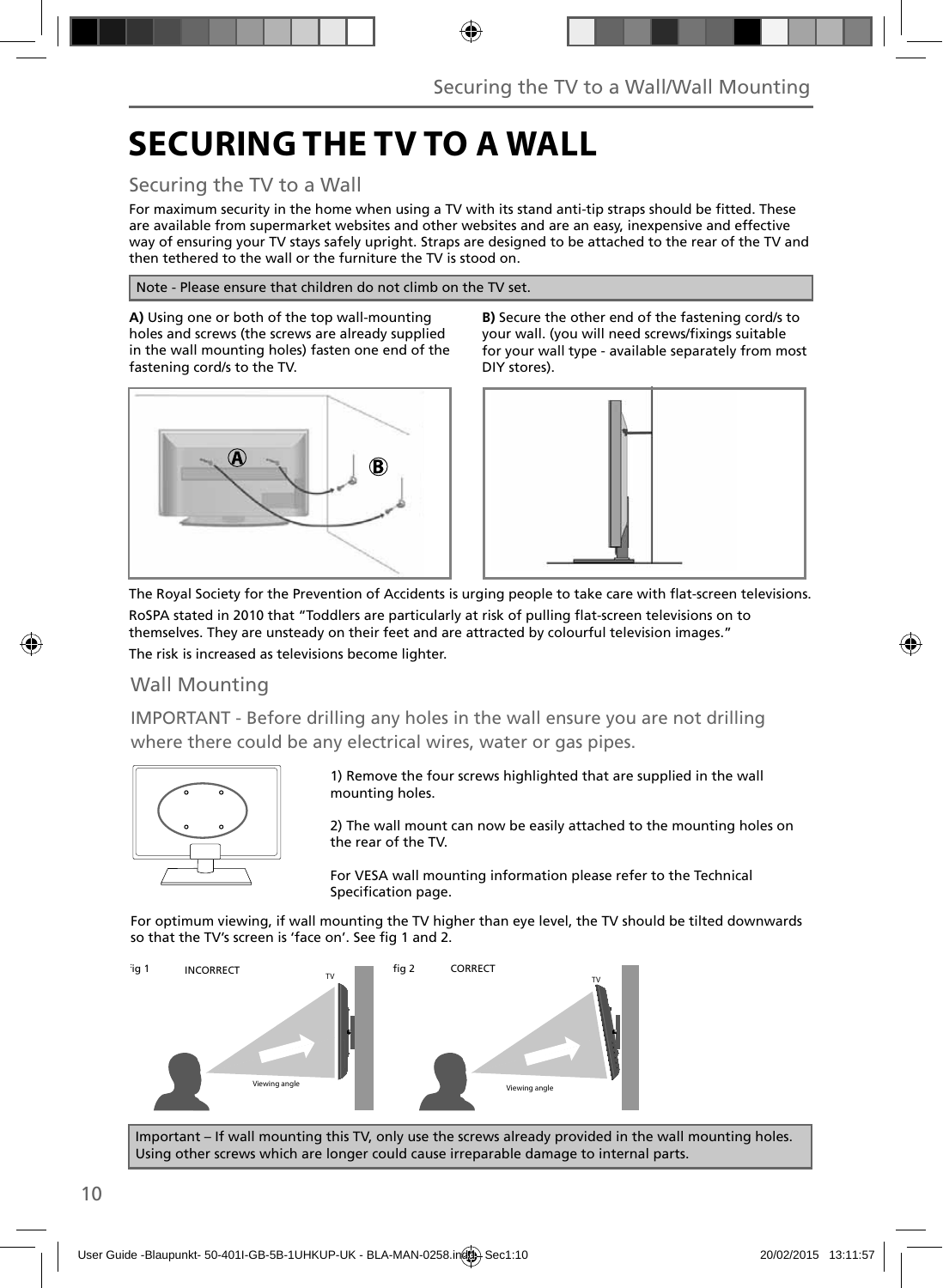# **REMOTE CONTROL**

|                   | STANDBY - Switch on TV when in standby or vice versa                                                                 |  |
|-------------------|----------------------------------------------------------------------------------------------------------------------|--|
|                   | MUTE - Mute the sound or vice versa<br>DTV - Switch to Freeview source                                               |  |
|                   | RADIO - Switch to radio whilst in Freeview source                                                                    |  |
|                   | USB - Switch to USB source                                                                                           |  |
|                   | O DVD - Switch to DVD source                                                                                         |  |
|                   | NUMBER BUTTONS - 0 - 9 to select a TV channel directly.                                                              |  |
| $\overline{2}$    | TV GUIDE - Opens the 7 Day TV Guide (Freeview mode)                                                                  |  |
|                   | $\mathbb{Q}$ - To return to the previous channel viewed                                                              |  |
|                   |                                                                                                                      |  |
|                   | VOL (+/-) - To increase / decrease the sound level                                                                   |  |
| 3)                | P.MODE - Scrolls through picture mode options                                                                        |  |
|                   | S.MODE - Scrolls through sound mode options<br>FAV - To display favourites menu                                      |  |
|                   | $CH (+/-)$ - To increase or decrease the channel being watched                                                       |  |
|                   | MENU - To display OSD menu                                                                                           |  |
|                   | EXIT - To exit all menus                                                                                             |  |
|                   | (A/V/4/D/OK) - Allows you to navigate the on-screen menus                                                            |  |
|                   | and adjust the system settings to your preference                                                                    |  |
|                   | SOURCE - To display the input/source menu                                                                            |  |
|                   | INFO - Press once for now/next channel information<br>Press twice for programme information about current            |  |
|                   | programme                                                                                                            |  |
|                   |                                                                                                                      |  |
|                   | ASPECT - To switch the screen between the different picture                                                          |  |
| $\vert 4 \rangle$ | formats                                                                                                              |  |
|                   | SLEEP - Press repeatedly to cycle through the sleep options                                                          |  |
|                   | AUDIO - To change the audio language (if available)<br>SUBTITLE - To switch the dialogue at the bottom of the screen |  |
|                   | (on/off)                                                                                                             |  |
|                   | TEXT - To enter/exit Teletext (Analogue TV)                                                                          |  |
|                   | TEXT HOLD - Teletext mode - Hold current page which is                                                               |  |
|                   | displayed (Analoque TV)                                                                                              |  |
|                   | DISPLAY - To switch off the screen when listening to radio                                                           |  |
|                   | © TEXT/DVD ZOOM - Zoom function for Teletext and DVD<br>DVD MENU/RECORD - Access the DVD root menu and USB           |  |
|                   | record function                                                                                                      |  |
|                   | - To restart the current chapter                                                                                     |  |
|                   | To advance forward to the next chapter                                                                               |  |
|                   | <b>B</b> - To stop the playback/Eject Disc                                                                           |  |
| ▭⊙▶               | (To EJECT the disc press/hold the ■▲ button for 4 seconds)                                                           |  |
|                   | $\left( \widehat{A} \right)$ - To play in fast rewind mode                                                           |  |
|                   | - To play in fast forward mode                                                                                       |  |
|                   |                                                                                                                      |  |
|                   | - To play/pause<br>DVD SETUP/REC LIST - Opens up DVD Menu or Opens the list                                          |  |
|                   | of what has been previously recorded                                                                                 |  |
|                   | $\Box \textcircled{b}$ GOTO - To go to a specific chapter                                                            |  |
|                   | A-B - Press once to set point, press a second time to return                                                         |  |
|                   | to point                                                                                                             |  |
|                   | © ANGLE - Select different angle of DVD                                                                              |  |
|                   | □ ⊙ D REPEAT - To repeat playback                                                                                    |  |
|                   |                                                                                                                      |  |
|                   |                                                                                                                      |  |
| (ග)               | For Models with Integrated DVD players                                                                               |  |
|                   |                                                                                                                      |  |

For Models with PVR Function For Models with USB Playback

 $\Rightarrow$ 

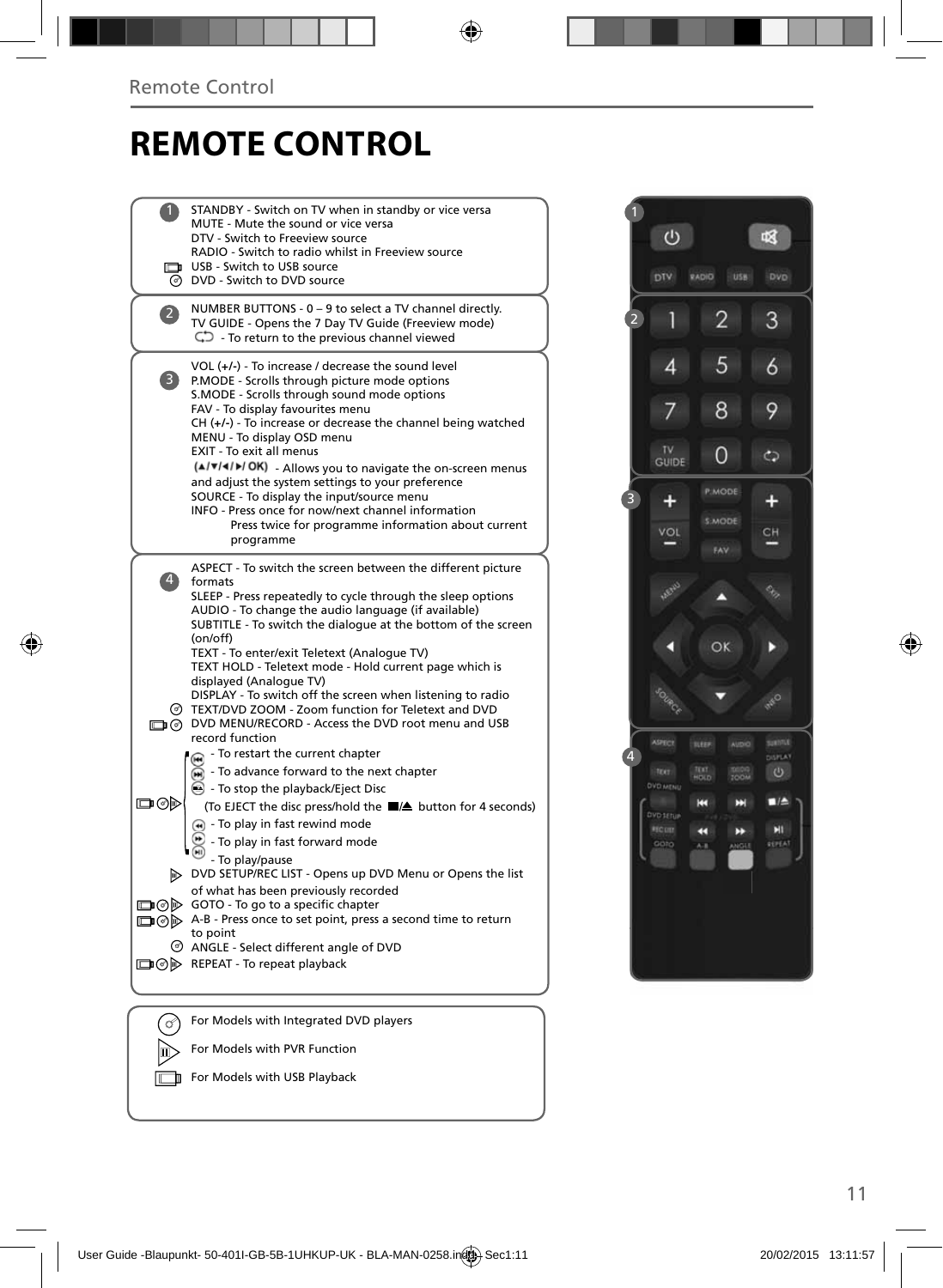# **TV BUTTONS & INPUT SOURCE MENU**



- Volume up and menu right 1
- 2 Volume down and menu left
- **B** Programme/Channel up and menu up
- Programme/Channel down and menu down 4
- Displays Menu/OSD 5
- 6) Displays the input source menu
- Standby Power On/Off 7

## Choosing Mode Input/Source

To switch between the different input/connections.

For further information on input/connections please view 'Connections' pages.

A) Using the buttons on the remote control:

1) Press [SOURCE] - The source menu will appear. 2) Press  $[V]$  or  $[\Lambda]$  to select the input you require. 3) Press [OK].

B) Using the buttons on the Television:

1) Press [SOURCE]. 2) Scroll up / down using CH+/ CH- buttons to the input/source you require. 3) Press Vol+ to change input/source to the one selected.



Example of Source menu depending on the TV model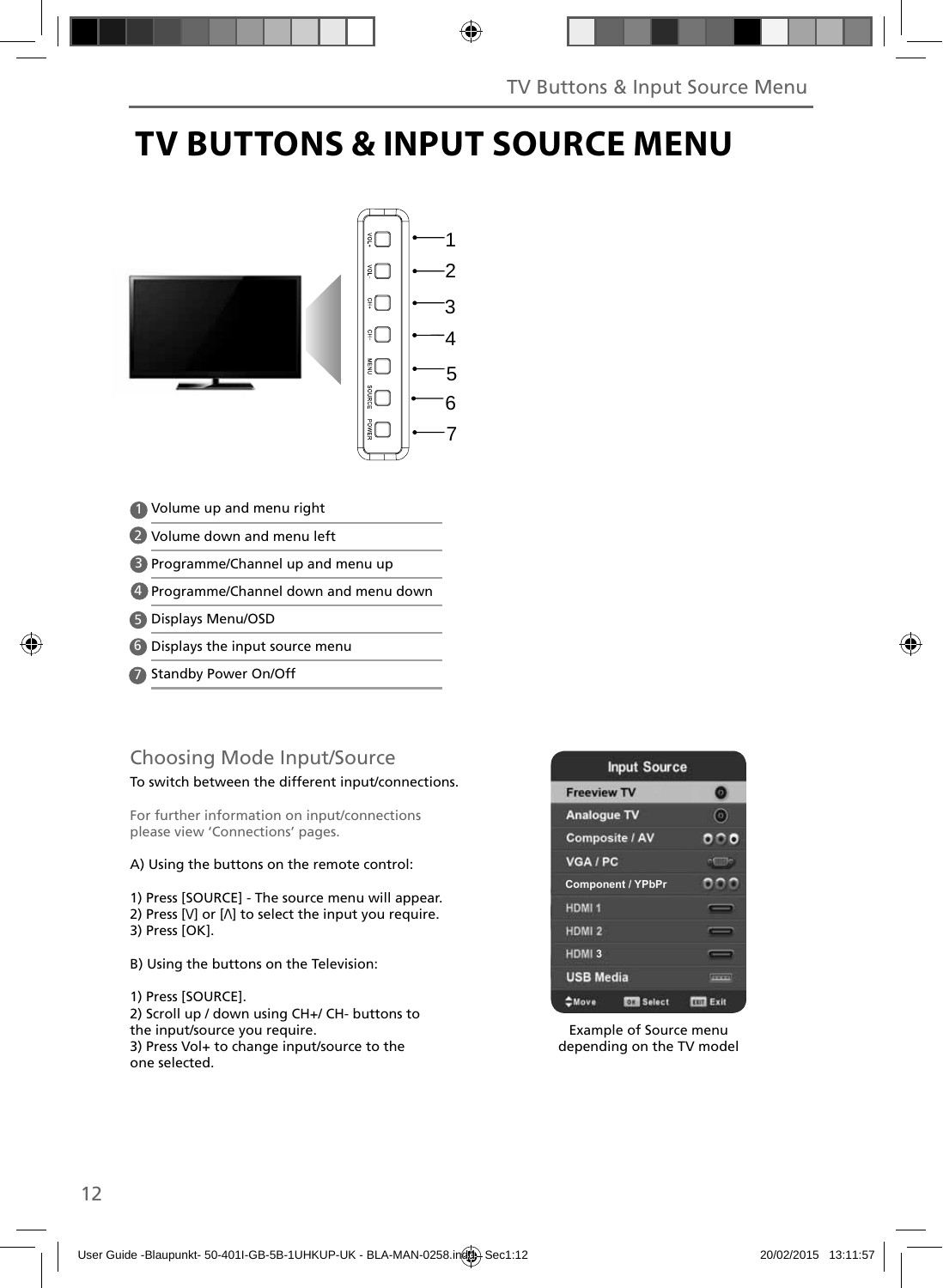# **CONNECTIONS**



| O<br>↷          | O                | 10<br>⊚<br>00000<br>لوهوموا | (c)   |      |         |  |
|-----------------|------------------|-----------------------------|-------|------|---------|--|
| <b>EARPHONE</b> | VGA/PC(Audio in) | <b>VGA/PC IN</b>            | RF IN | COAX | Y Pb Pr |  |
| $\mathsf{A}$    |                  |                             |       |      |         |  |

| ◚<br>৺ | Ш               |                   |       |                  |     |
|--------|-----------------|-------------------|-------|------------------|-----|
| AV IN  | <b>CICARDIN</b> | HDMI <sub>1</sub> | HDM 2 | HDM <sub>3</sub> | USB |
|        |                 |                   |       |                  |     |

| $\mathbb A$ | Earphone              | Earphone Input       | G  | AV IN             | Audio / Video Input     |
|-------------|-----------------------|----------------------|----|-------------------|-------------------------|
| B           | VGA PC Audio In       | 3.5mm PC audio input | Œ  | CI CARD IN        | Common Interface module |
|             | VGA PC                | VGA-PC input         | u  | HDMI <sub>1</sub> | HDMI input              |
| $\mathbf 0$ | RF IN                 | RF / TV Aerial Input | u  | HDMI <sub>2</sub> | <b>HDMI</b> input       |
| A           | <b>COAX Audio Out</b> | Digital Coax Output  | (K | HDMI <sub>3</sub> | <b>HDMI</b> input       |
|             | YPbPr                 | HD input (Ypbpr)     |    | <b>USB</b>        | USB port                |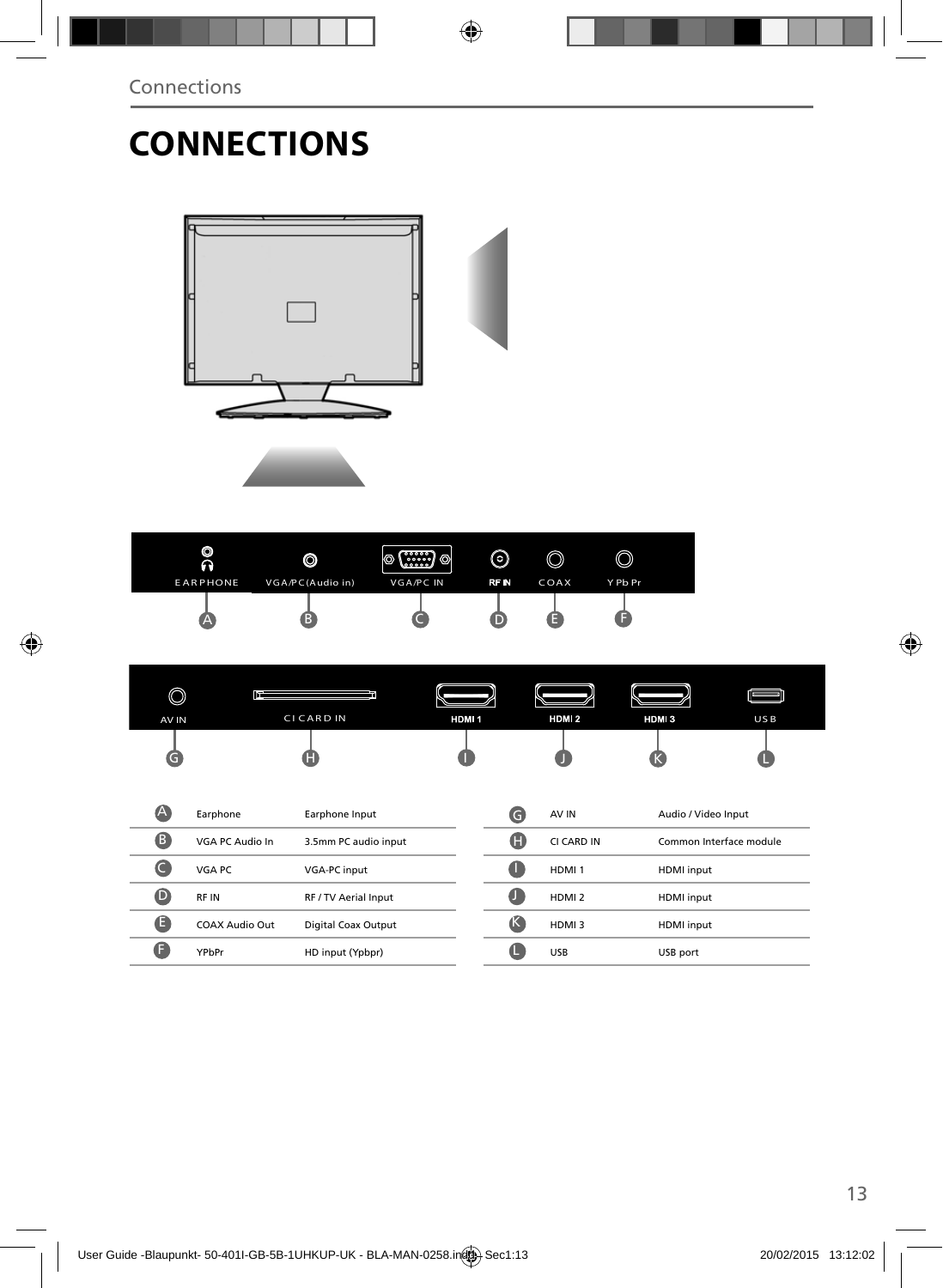# **CONNECTIONS**

Note: Connecting cables are shown for example only and may not be included. Please check 'What Is Included In The Box' page.

## Connecting to a device with Composite AV/Video output

TV Source should be set to Composite / AV



## Connecting to a device with SCART output (using SCART to AV cable) TV Source should be set to Composite / AV



## Connecting to a device with HDMI output

A HDMI cable can output both video and audio and enables you to enjoy digital-quality video and audio with minimal loss of quality.

TV Source should be set to the corresponding HDMI port (HDMI 1, HDMI 2 etc)



Note: To use this model TV as a PC/laptop monitor it will need to be connected via the VGA input, it can not be used as a PC/laptop monitor via the HDMI input. The HDMI Input is provided to view digital content with compatible external devices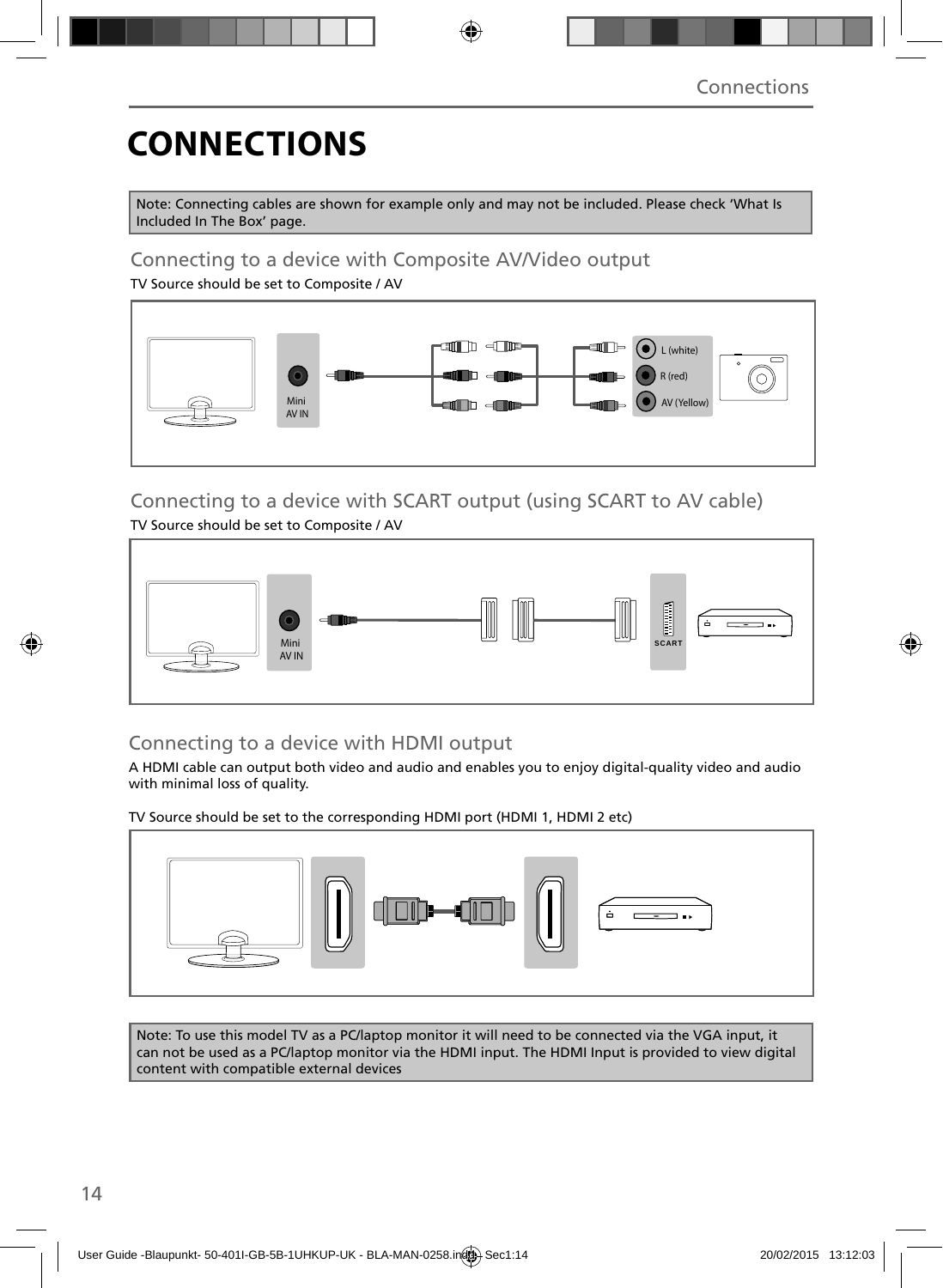# **CONNECTIONS**

## Connecting to a device with Component/YPbPr output

If you are supplied with a cable from the device which has RED, GREEN, BLUE, RED & WHITE connectors you must connect via Component (for picture) and by phono cable (for sound).

TV Source should be set to Component.



Connecting to a device with VGA/PC output (Laptop or Desktop Computer) TV Source should be set to VGA/PC



Connecting to an external audio device (Amplifiers, Surround Sound, Sound Bars etc)

When connecting via the TV's 3.5mm Earphone output, this will disable the TV speakers.

There are two options to connect a device via the 3.5mm Earphone Output.

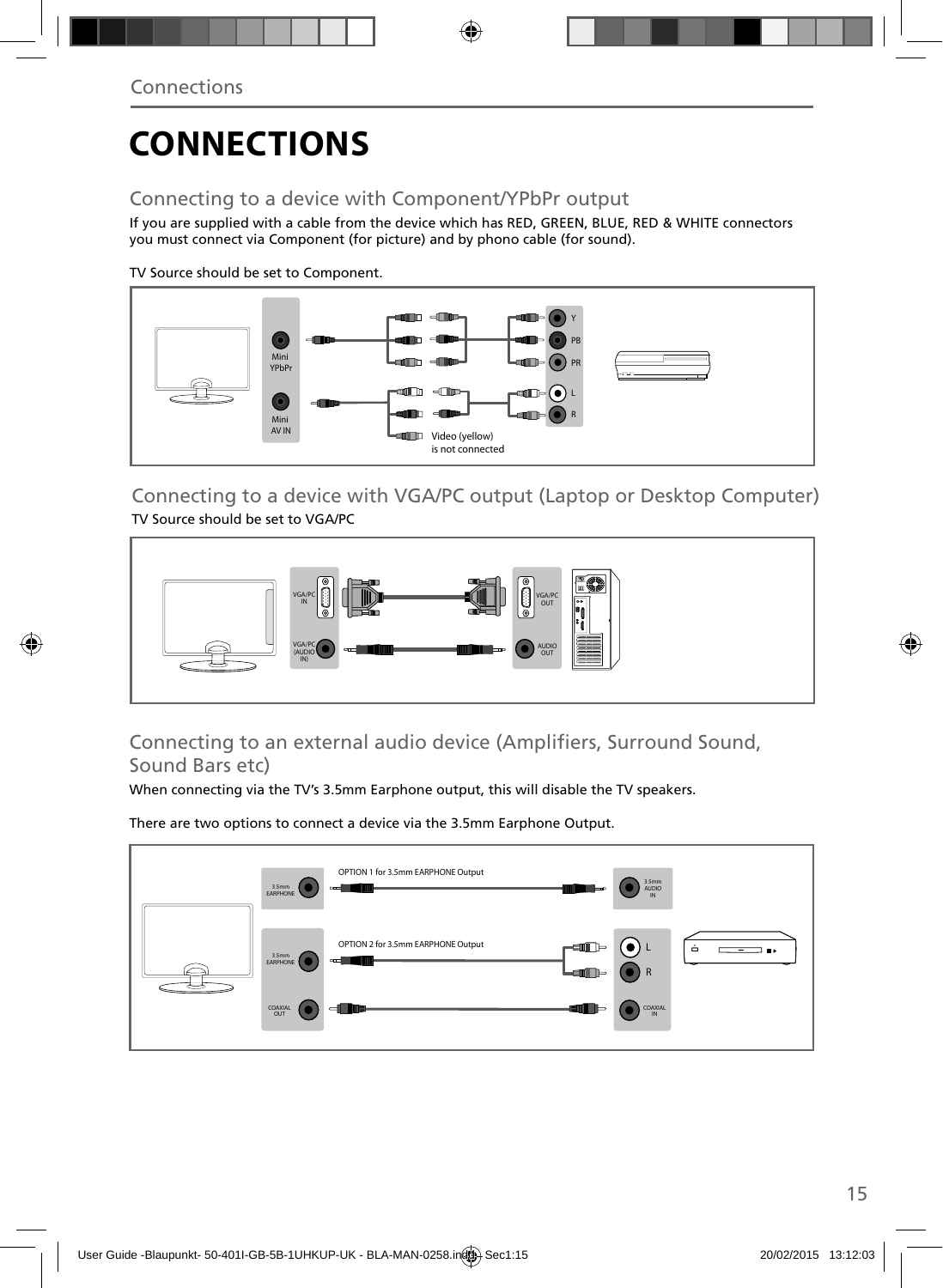## **ULTRA HIGH DEFINITION 4K/2K TV INFORMATION**

ULTRA HD 4K/2K (3840x2160) represents the next level of picture quality and clarity, boasting a resolution four times higher than Full HD (1920x1080). Full HD TV displays over 2 million pixels that make up the image, but on a 4K Ultra HD TV there are over 8 million pixels.

|                                                                                                         | 4K<br>4096 x 2160<br>8,847,360 pixels |
|---------------------------------------------------------------------------------------------------------|---------------------------------------|
| 1080i High Definition<br>1920 x 1080<br>2.073.600 pixels<br>Standard Def<br>720 x 480<br>345,600 pixels |                                       |

Giving your UHD TV a High Resolution input signal eliminates loss of picture quality allowing it to perform at it's very best. It is best to connect a 4K Device using the necessary 4K content to view Ultra HD picture quality. With an up-scaling/1080p device the signal is essentially "stretched" to fill over 8 million pixels.

Connecting a Full HD 1080p/1080i device.

Connect your 1080P device (Sky HD/BluRay) to perform TV picture enhancement, see (a) for details of connection.

To check your input resolution (1920x1080) simply press the button marked "i" (info) on your remote control (b).





### Connecting a 4K 2160p/up-scaling device.

It is possible to 'upscale' your regular 1080p content to 4k using an 'up scaling' device/cable. These are available to purchase separately from your retailer, see (c) for details of connection.

To check your input resolution (3840x2160) simply press the button marked "i" (info) on your remote control (d). You are now ready to enjoy the full 4K experience.



For Troubleshooting see our 'frequently asked questions page' or visit www.umc-uk.co.uk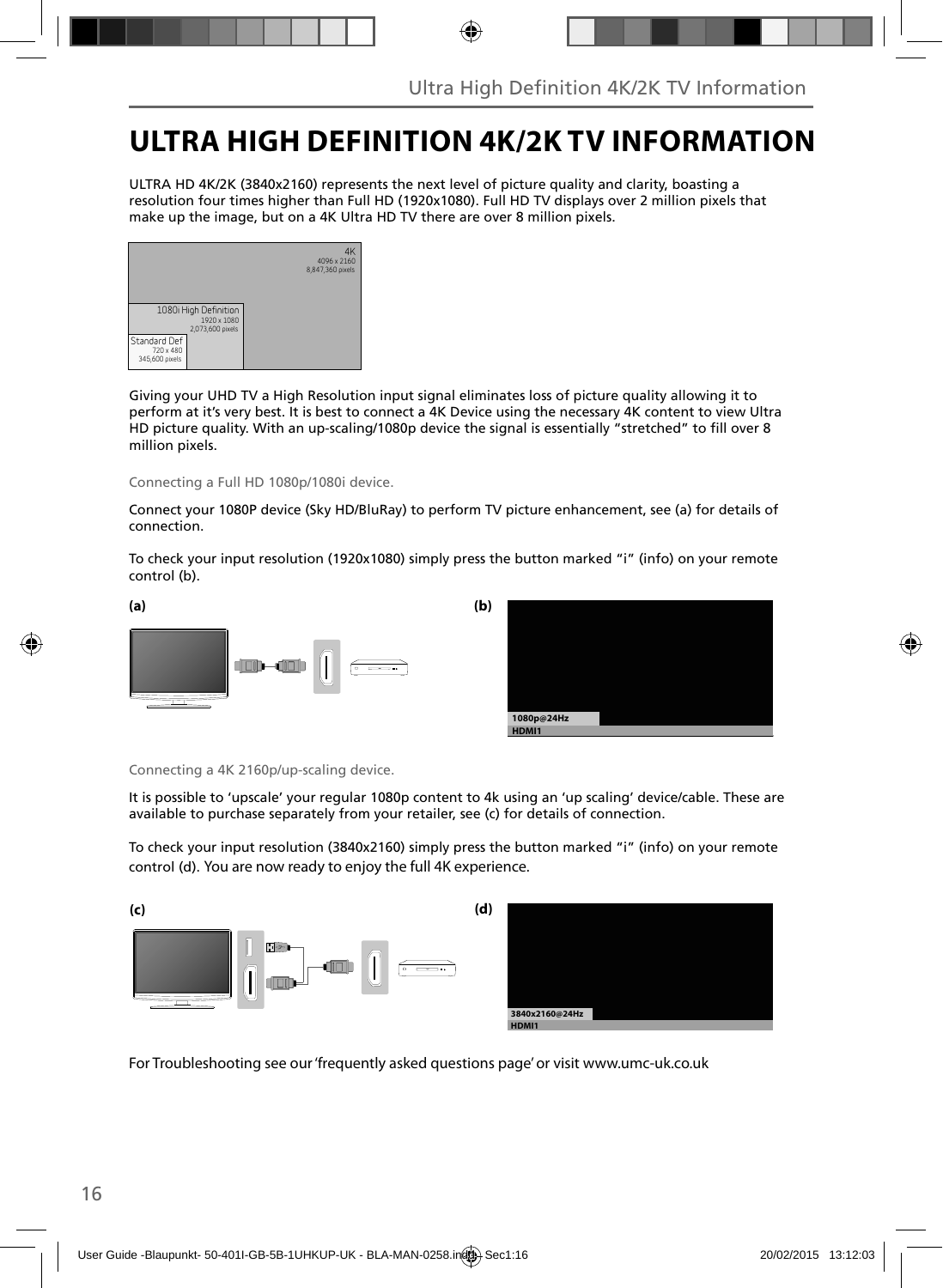## **CHANNEL MENU**





To access this menu, press [MENU] button on the remote control. To enter a sub menu press [OK]

If you wish to make changes to any of the default settings, use the scroll  $\Delta \nabla \blacktriangleright$  buttons. To confirm any settings press [OK] button. To exit this menu at anytime, press [EXIT] button.

Auto Tuning - Allows you to retune the television for all digital channels, digital radio stations and

### analogue devices

Analogue Manual Tuning - Allows you to manually tune your analogue device

Freeview Manual Tuning - Allows you to manually tune your digital signal

Channel Edit - Allows you to delete, move, skip and add favourite channels

| <b>Channel Edit</b>                   |              |
|---------------------------------------|--------------|
| BBC <sub>1</sub><br>5                 | onv          |
| BBC <sub>2</sub><br>$\overline{2}$    | otv          |
| з<br>ITV1                             | otv          |
| Channel 4<br>4                        | otv          |
| 5<br>five                             | otv          |
| BBC3<br>6                             | DTV          |
| 7 BBC4                                | onv          |
| ITV <sub>2</sub><br>8                 | onv          |
| SKY1<br>g                             | onv          |
| <b>10 SKY2</b>                        | otv          |
| Delete<br><sup>#</sup> FreeTV<br>Move | Skip         |
| <b>Exp</b> Fav<br>OK<br>Select        | Back<br>Menu |

Schedule List - Lists your programme reminders

Signal Information - Allows you to view signal frequency, signal quality and signal strength CI Information - Pay per view services require a "smartcard" to be inserted into the TV. If you subscribe to a pay per view service the provider will issue you with a 'CAM' and a "smartcard". The CAM can then be inserted into the COMMON INTERFACE PORT (CI Card In)

Tip: If you do not press any buttons for 15 seconds, the menu will automatically exit. You can change the length of time before the menu exits automatically - see 'OSD Timer' in the Time Menu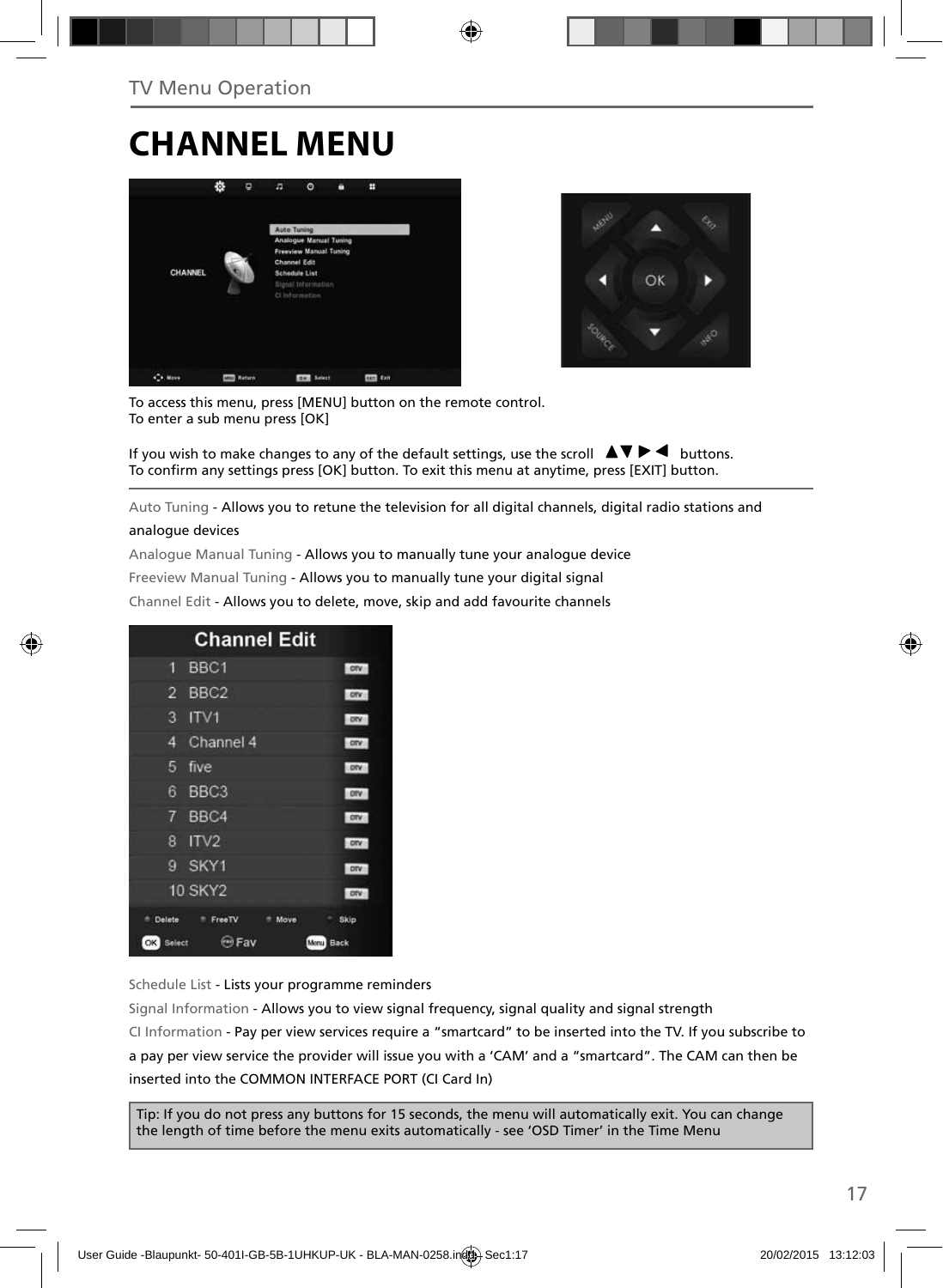# **PICTURE MENU**





To access this menu, press [MENU] button on the remote control and scroll right. To enter a sub menu press [OK]

If you wish to make changes to any of the default settings, use the scroll  $\Box \blacktriangledown \blacktriangleright \blacktriangleleft$  buttons. To confirm any settings press [OK] button. To exit this menu at anytime, press [EXIT] button.

|                                                                     | Picture Mode - Choose from the following presets.          |  |  |  |
|---------------------------------------------------------------------|------------------------------------------------------------|--|--|--|
| Dynamic                                                             | Recommended settings for fast moving pictures              |  |  |  |
| Standard                                                            | Standard settings                                          |  |  |  |
| Mild                                                                | Set to be lighter in colour and less bright                |  |  |  |
| Personal                                                            | Lets you manually alter all the settings                   |  |  |  |
| Power saving mode which reduces the energy used by up to<br>Economy |                                                            |  |  |  |
| 25% (by reducing the power to the LED/LCD panel).                   |                                                            |  |  |  |
| In Economy mode, the TV will switch itself to Standby mode          |                                                            |  |  |  |
|                                                                     | after 3-5 hours in the event that the TV buttons or remote |  |  |  |
|                                                                     | control buttons are not pressed (change the picture mode   |  |  |  |
|                                                                     | to another setting to de-activate this function)           |  |  |  |

**Picture Mode** - Choose from the following presets:

You can make the following adjustments in **Personal** mode:

Contrast - Switch the balance between black and white.

Brightness - Increase or decrease the brightness of the picture.

Colour - Increases the colour from black and white.

Tint - Lets you increase or decrease the level of tint within the picture

(only available in VGA/PC source mode).

Sharpness - Increase or decrease the sharpness of the picture.

### **Colour Temperature** Choose from the following presets:

| Normal | Default settings                  |
|--------|-----------------------------------|
| Warm   | Increases red within the picture  |
| Cold   | Increases blue within the picture |

**Noise Reduction** - Choose from the following presets:

| 0ff    | Turns noise reduction off  |
|--------|----------------------------|
| Low    | Minor system adjustment    |
| Middle | Medium system adjustments  |
| High   | Maximum system adjustments |
|        |                            |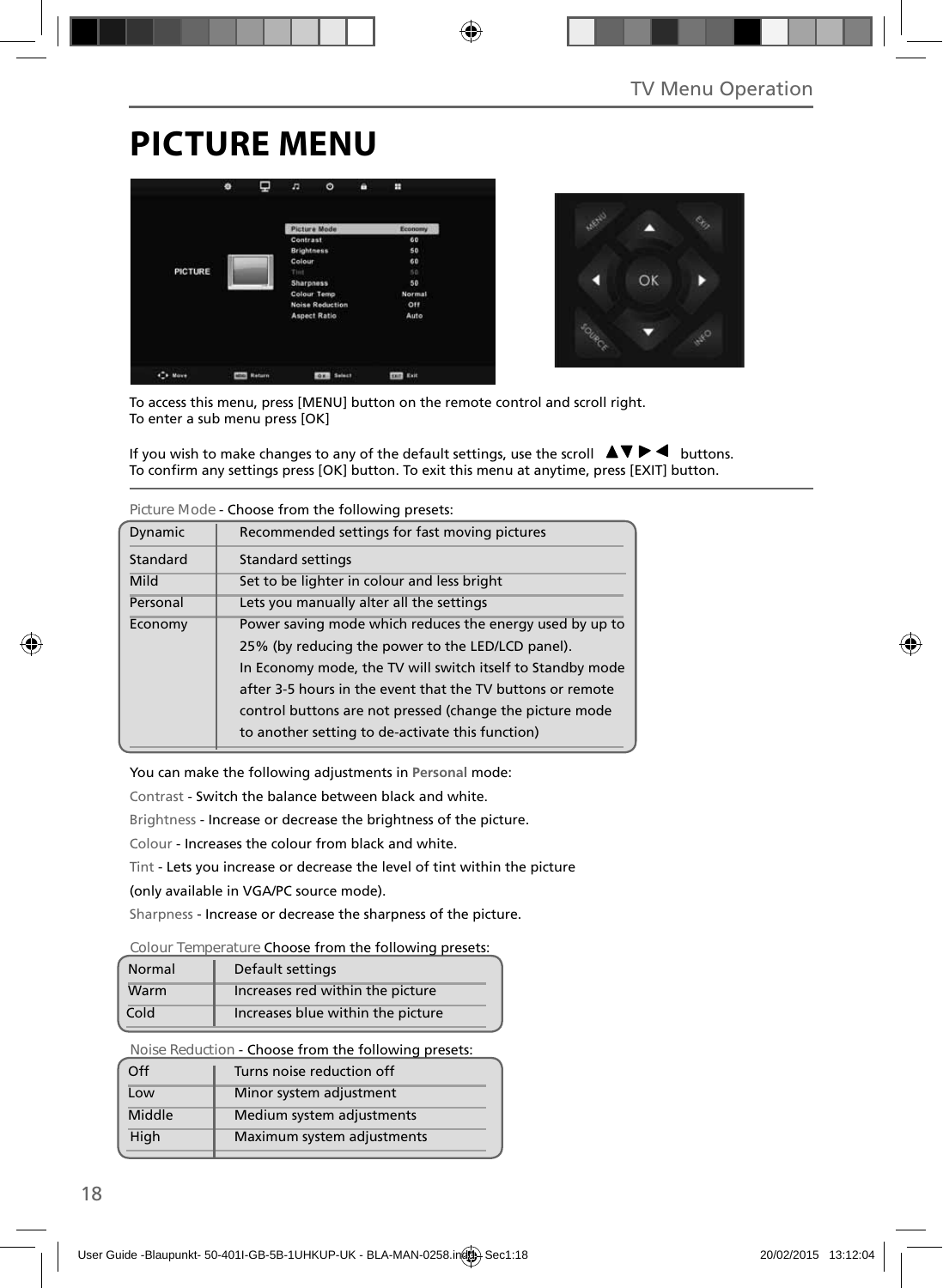# **PICTURE MENU**





To access this menu, press [MENU] button on the remote control and scroll right. To enter a sub menu press [OK]

If you wish to make changes to any of the default settings, use the scroll  $\Box \blacktriangledown \blacktriangleright \blacktriangleleft$  buttons. To confirm any settings press [OK] button. To exit this menu at anytime, press [EXIT] button.

Aspect Ratio - Within the UK the picture format varies depending on the channel/broadcast. There are a

number of different options to best meet your needs

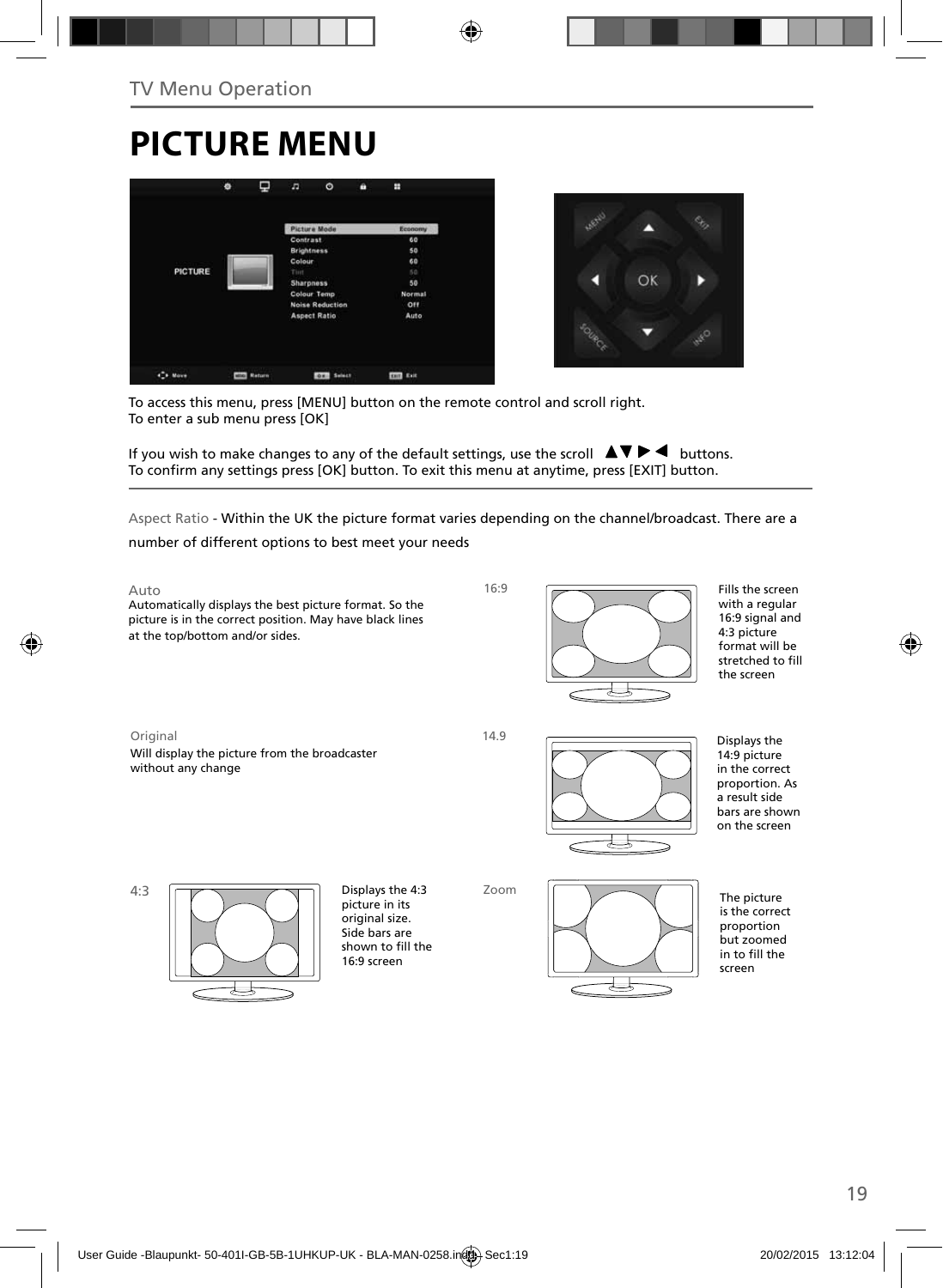# **SOUND MENU**





To access this menu, press [MENU] button on the remote control and scroll right. To enter a sub menu press [OK]

If you wish to make changes to any of the default settings, use the scroll  $\Box \blacktriangledown \blacktriangleright \blacktriangleleft$  buttons. To confirm any settings press [OK] button. To exit this menu at anytime, press [EXIT] button.

| Sound Mode - Choose from the following presets |                                         |  |
|------------------------------------------------|-----------------------------------------|--|
| Standard<br>Default settings                   |                                         |  |
| <b>Music</b>                                   | Emphasises music over voices            |  |
| <b>Movie</b>                                   | Provides live and full sound for movies |  |
| Sports                                         | Emphasises sound for sports             |  |
| Personal                                       | Selects your personal sound settings    |  |

 **Tip:** Treble and bass levels can only be adjusted when the sound mode 'Personal' is selected.

Treble - To adjust the amount of high frequency within the sound

Bass - To adjust the amount of low frequency within the sound

Balance - To switch the sound between the left and right speakers

Auto Volume Level (AVL) - When 'on' is selected, the volume will attempt to stay at a constant level regardless of TV programme and advertisements

Digital Output - This is the digital COAX Audio output. Choose from the following options:

| Off        | To turn off Digital Output                                                            |
|------------|---------------------------------------------------------------------------------------|
| Auto       | Selects the best settings automatically                                               |
| <b>PCM</b> | Select this option if you are connecting to a Stereo Hi-fi via coax cable (Pulse-code |
|            | modulation (PCM) is a digital representation of an analogue signal)                   |

Audio Description - This allows the user to switch Audio Description On or Off and increase or decrease the Audio Description volume level. (Audio Description is a service available on certain programmes. It provides a description of what is happening during the selected programme for a person who is visually impaired) Audio Delay - Enables the user to adjust setting to sync picture and audio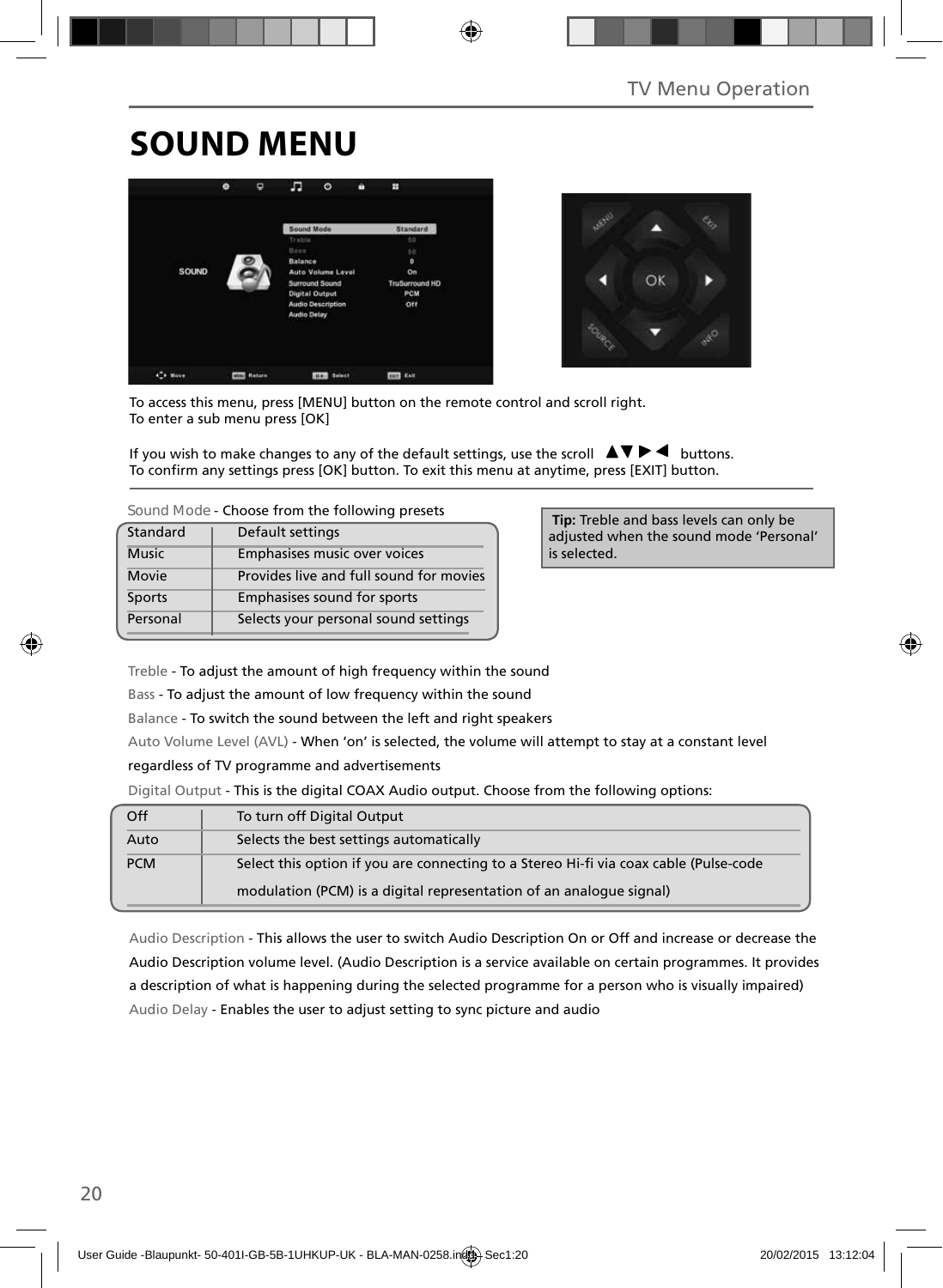## **TIME MENU**





To access this menu, press [MENU] button on the remote control and scroll right. To enter a sub menu press [OK]

If you wish to make changes to any of the default settings, use the scroll  $\Box \blacktriangledown \blacktriangleright \blacktriangleleft$  buttons. To confirm any settings press [OK] button. To exit this menu at anytime, press [EXIT] button.

Clock - Shows the date and time

Off Time - Allows you to set a specific time for your TV to turn off

On Time - Allows you to set a specific time for your TV to turn on, the channel it will then display, the source it will be on and also the volume. This function can then be toggled to repeat every day or a

certain day (the TV must be in standby mode for this to be effective)

Time Zone - Change your current time zone

Sleep Timer - Lets you set the sleep timer so the television automatically switches off after a set amount of

time. Off -> 10min -> 20min -> 30min -> 60min -> 90min -> 120min -> 180min -> 240min

Auto standby - Set Auto standby between 3 hours, 4 hours and 5 hours (to turn off this function you must exit Home Mode in the Picture Menu)

OSD Timer - Lets you adjust the amount of time the On Screen Menu stays on the screen before disappearing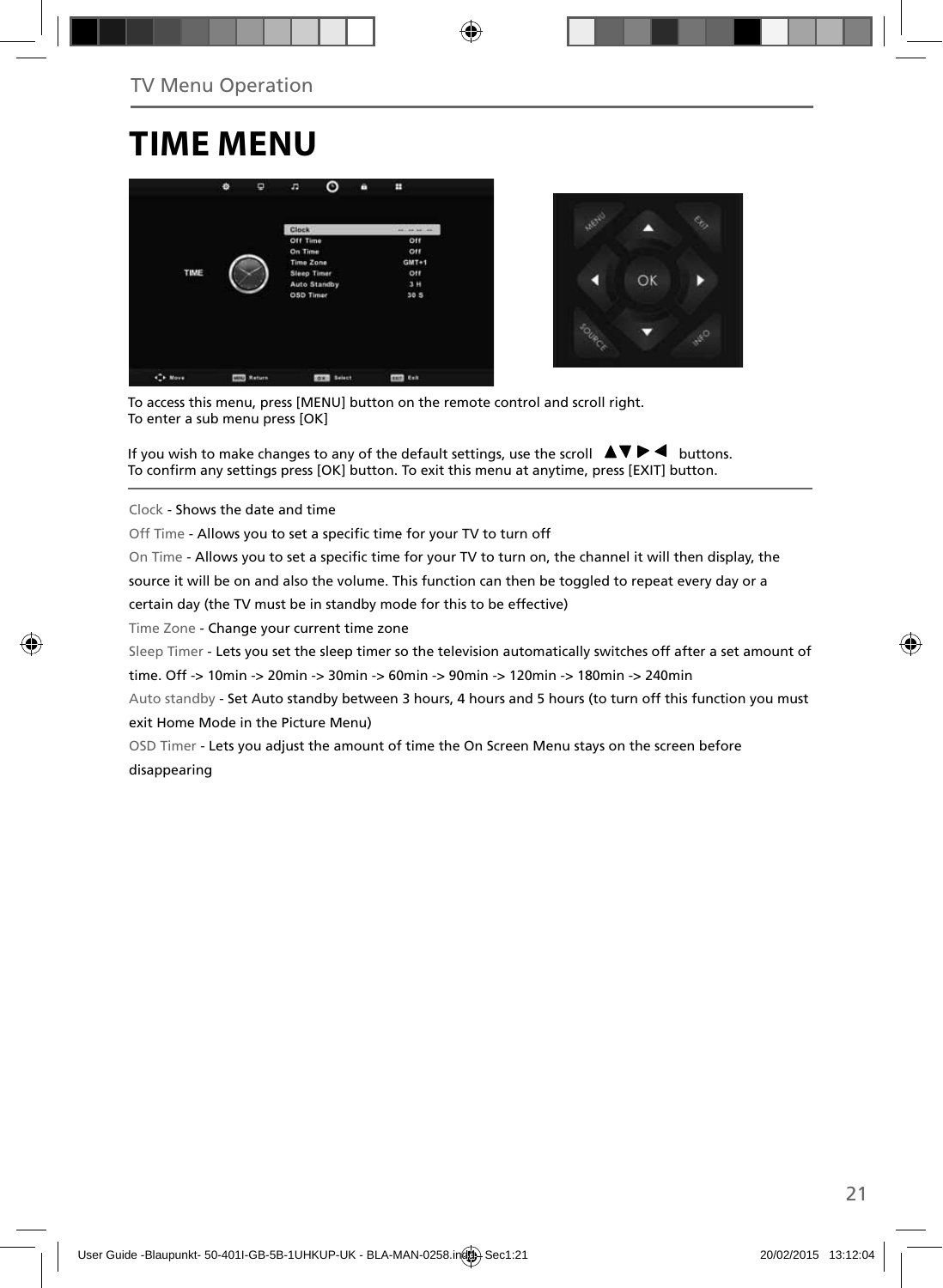# **SYSTEM/HOTEL LOCK MENU**





To access this menu, press [MENU] button on the remote control and scroll right. To enter a sub menu press [OK]

If you wish to make changes to any of the default settings, use the scroll  $\Box \Box \blacktriangleright \blacktriangleleft$  buttons. To confirm any settings press [OK] button. To exit this menu at anytime, press [EXIT] button.

System/Hotel Lock - Allows you to lock or unlock the menu. You will be asked to enter a 4 digit password

Use the **◄** button to quit the password input or use the **►** button to clear. Default password is 0000.

TV Button Lock - Allows you to lock the buttons on the side of the TV set

Parental Guidance - Allows you to set the rating to block certain content based on age information

Default Source - Allows the user to set the default source. The default source is the source the TV starts on when first switched on

Default Channel - Allows the user to set a channel as the default channel on the Digital source. The

default channel is the channel the TV starts on when first switched on

Source Lock - Allows you to lock the source menu

Channel Lock - Allows you to lock certain channels manually

Max Volume - Allows you to adjust and set the maximum volume

Change Password - Allows you to change the password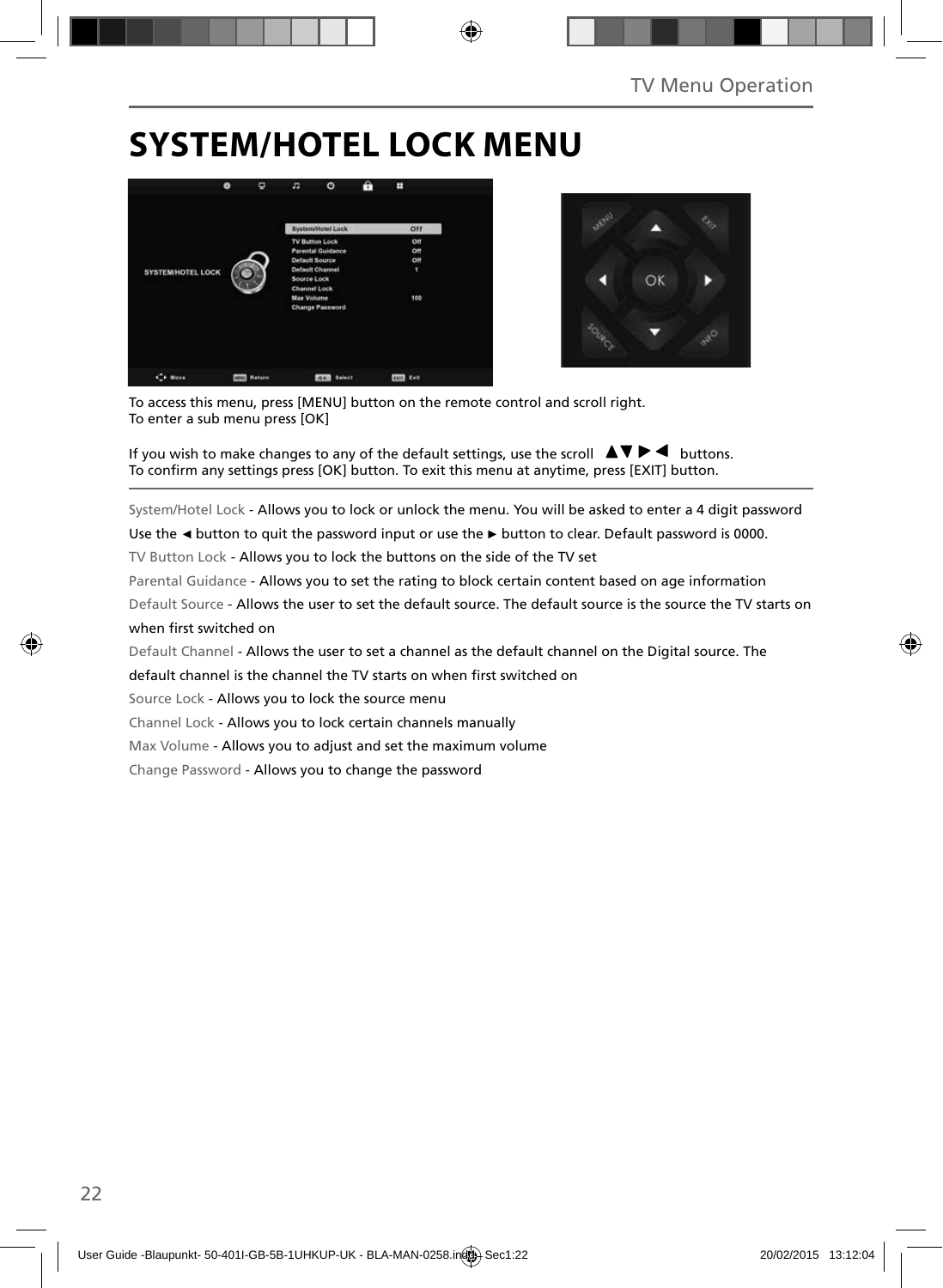## **SETUP MENU**





To access this menu, press [MENU] button on the remote control and scroll right. To enter a sub menu press [OK]

If you wish to make changes to any of the default settings, use the scroll  $\Box \blacktriangledown \blacktriangleright \blacktriangleleft$  buttons. To confirm any settings press [OK] button. To exit this menu at anytime, press [EXIT] button.

Language - Allows you to change the language of the menu

TT Language - Allows you to change the language of the Teletext menu

Audio Language - Shows the current audio language

Subtitle Language - Shows the current subtitle language

Hearing Impaired - This allows the user to turn on the Hearing Impaired function, this produces subtitles

on the screen which provide a description of what is happening during the selected program.

PVR File System - Allows you to view the format and performance of a USB key

Blue Screen - Changes the background when there is no input between clear and a blue background (Only available on some sources)

First Time Installation - Allows you to access the First Time Installation menu and retune the TV set Reset TV - This resets the menus to factory settings and clears all the TV channels from the television. Software Update (USB) - From time to time we may release new firmware to improve the operation of the television (available to download). This menu lets you install the new software/firmware onto the television. Further details of how to do this will be issued with the firmware. Contact the helpline or refer to the 'product support' section of the website

HDMI CEC (Consumer Electronic Control) - Allows HDMI devices to control each other and allows the user to operate multiple devices with one remote control. (only available with compatible devices) LED Status - Allows the user to switch the LED Power indicator light ON or OFF, when the TV is being operated. (When this option is set to OFF the LED Power indicator light will flash when the remote control is used)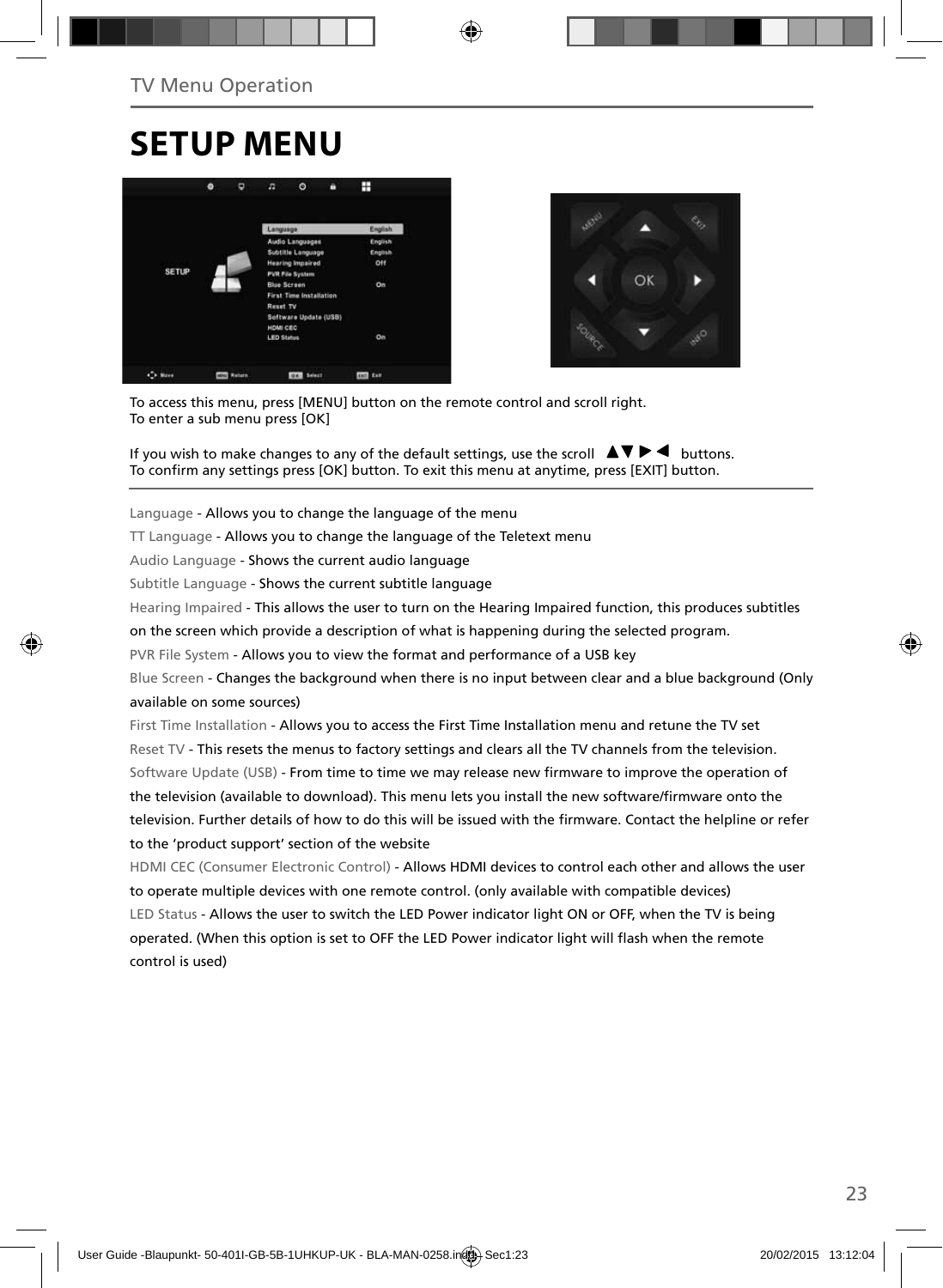# **7 DAY TV GUIDE**

TV Guide is available in Freeview/Saorview TV mode. It provides information about forthcoming programmes (where supported by the Freeview/Saorview channel). You can view the start and end time of all programmes and on all channels for the next 7 days and set reminders.

1) Press [TV GUIDE]. The following 7 Day TV Guide will appear..

| 7 Day TV GUIDE      |                                                                                                                                                                                                                                                                                                                         |                                                        |                   |  |
|---------------------|-------------------------------------------------------------------------------------------------------------------------------------------------------------------------------------------------------------------------------------------------------------------------------------------------------------------------|--------------------------------------------------------|-------------------|--|
| Season <sub>2</sub> | 10 Years Younger: The Challenge<br>Support worker Janice Cassidy's lifestyle of long working hours and a penchant for tanning<br>has taken its toll, while the stress of bringing up two daughters and heavy smoking has<br>affected interior designer Shere Morady. Surgeon Jan Stanek and the team set out to provide |                                                        |                   |  |
|                     |                                                                                                                                                                                                                                                                                                                         |                                                        | 04 Aug 2010 10:42 |  |
| BBC <sub>1</sub>    | 05:00-06:00                                                                                                                                                                                                                                                                                                             | 10 Years Younger: The Challenge                        |                   |  |
| BBC <sub>2</sub>    | 06:00-06:30                                                                                                                                                                                                                                                                                                             | The Simpsons                                           |                   |  |
| ITV <sub>1</sub>    | 06:30-07:00                                                                                                                                                                                                                                                                                                             | Hollyoaks                                              |                   |  |
| Channel 4           | 07:00-08:00                                                                                                                                                                                                                                                                                                             | Channel 4 News                                         |                   |  |
| five                | 08:00-09:00                                                                                                                                                                                                                                                                                                             | How to Look Good Naked                                 |                   |  |
| BBC3                | 09:00-10:00                                                                                                                                                                                                                                                                                                             | Newlyweds: The One Year Itch                           |                   |  |
| BBC4                | 10:00-11:15                                                                                                                                                                                                                                                                                                             | <b>Big Brother</b>                                     |                   |  |
| ITV <sub>2</sub>    | 11:15-11:45                                                                                                                                                                                                                                                                                                             | The Big Bang Theory                                    |                   |  |
| Record              | Remind<br>Move View                                                                                                                                                                                                                                                                                                     | Prev Day<br>Next Day<br>Display<br><b>EXIT</b><br>Exit |                   |  |

2) Navigate through the menu using  $\blacktriangle \blacktriangledown \blacktriangleright \blacktriangleleft$ 

You can now: Record a programme by pressing RED (USB device must be connected) Set a reminder by pressing GREEN View a previous day by pressing YELLOW View the next day by pressing BLUE

3) Press [EXIT] to exit the 7 day TV Guide.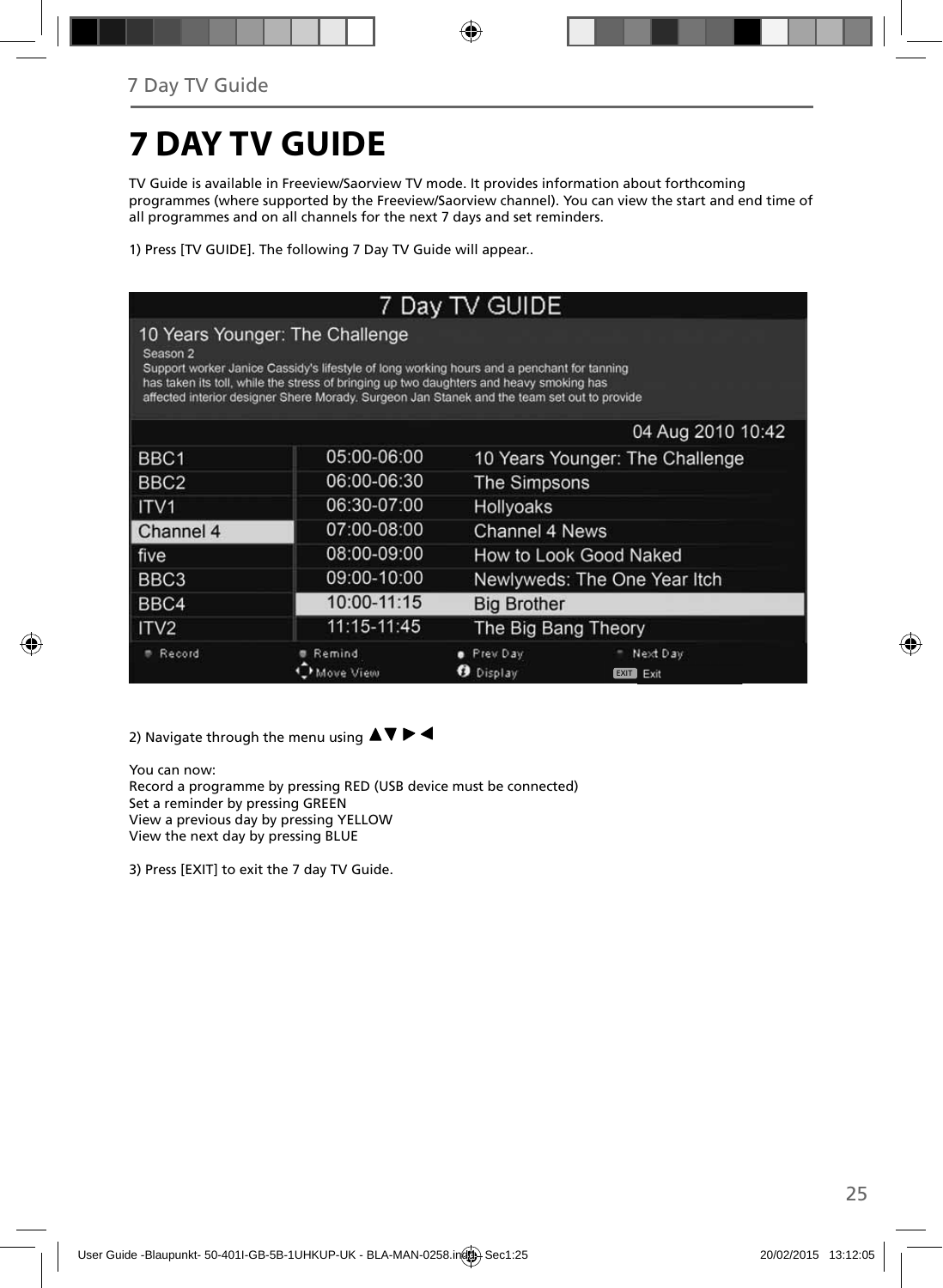# **USB RECORD - DIGITAL/FREEVIEW MODE**

USB RECORD – DIGITAL/FREEVIEW MODE

Built into this television is a USB record facility. This function is available in Digital/Freeview mode when used in conjunction with a compatible USB memory stick or USB hard drive. The benefits of this are as follows:

- Pause live TV and then playback, fast forward and rewind (up to live TV)
- One button record, if you decide you want to record the current programme
- Easy programmable recording from the 7 day TV Guide
- Record TV and watch/listen back on your computer/laptop

Due to the nature of the product, it is necessary to use a high speed USB memory stick (as the TV reads from and writes to the memory stick at the same time, some memory sticks may not be suitable)

You can purchase high speed memory sticks from some computer stores, alternatively, we have a selection of tested and compatible memory sticks available to purchase directly from the helpline/web site.

Minimum Specification - USB Memory Stick

| <b>Read Speed</b>  | 20 MB/s (Mega Byte Per Second) |
|--------------------|--------------------------------|
| <b>Write Speed</b> | 6 MB/s (Mega Byte Per Second)  |

**If you wish to use a USB portable hard drive larger than 32GB, please refer to the FAQ section at the rear of this user guide.**

## Pause Live TV (Time Shift)

Pausing Live TV is very simple.



 $\left(\mathbf{H}\right)$  - Press the play/pause button and the television will pause and the live content will be recorded. To resume watching press play/pause again.

**D** - Press fast forward to go forward in a recording (i.e. to skip adverts)

 $\bigcirc$  - Press fast rewind to go back in a recording (i.e. if you fast forwarded too far)

Tip: When you switch the TV to standby or change channel the Time Shift memory is wiped. To restart time shift you must press play/pause button.

### One Button Record

At any point in time you may decide to record the current channel that you are watching. To do this you need to press the red button highlighted below.



Tip: This television contains one TV tuner, therefore it can only record the channel you are watching or record one channel while the television is in standby mode.

Note: USB record function is only avilable in Digital/Freeview TV mode. Due to copyright laws and illegal copying/recording it is not possible to record to/from any other input/output source.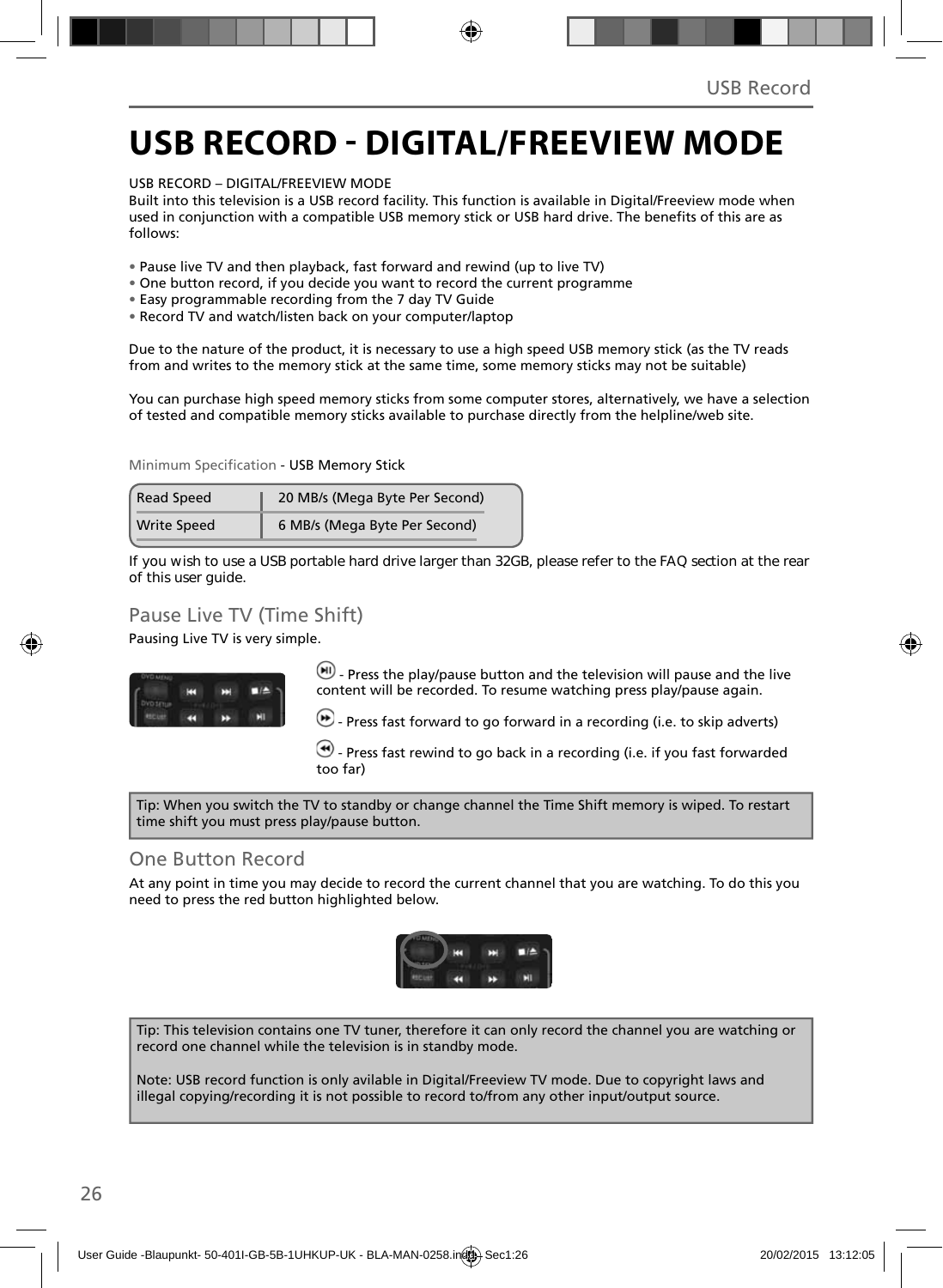## **USB MODE/MEDIA PLAYER**

USB mode offers playback of various different types of content that you have saved on your USB Memory Stick.

On switching to USB source the below menu screen will appear. The content will be divided into Photo, Music, Movie and Text based on file type.



1) You can navigate through the menus using the scroll  $\triangle \triangledown \triangleright \blacktriangleleft$  buttons. To confirm the item you wish to play/view press [OK] button.



2) Select the drive you require. (If your drive only has 1 partition you will only see 1 item).



3) You can now access the item. Press OK to view. 4) While viewing you control the item using



or by pressing ( i ) and using  $\Delta \nabla \blacktriangleright \blacktriangleleft$  and (OK)



Tip: If you experience a playback issue, please ensure the files being used are the correct format (example - the picture plays but no sound) See technical specification page for compatible file types

**Note:** USB extension cables are not recommended as they can cause a reduction in picture/audio quality and stoppages during play back of USB content.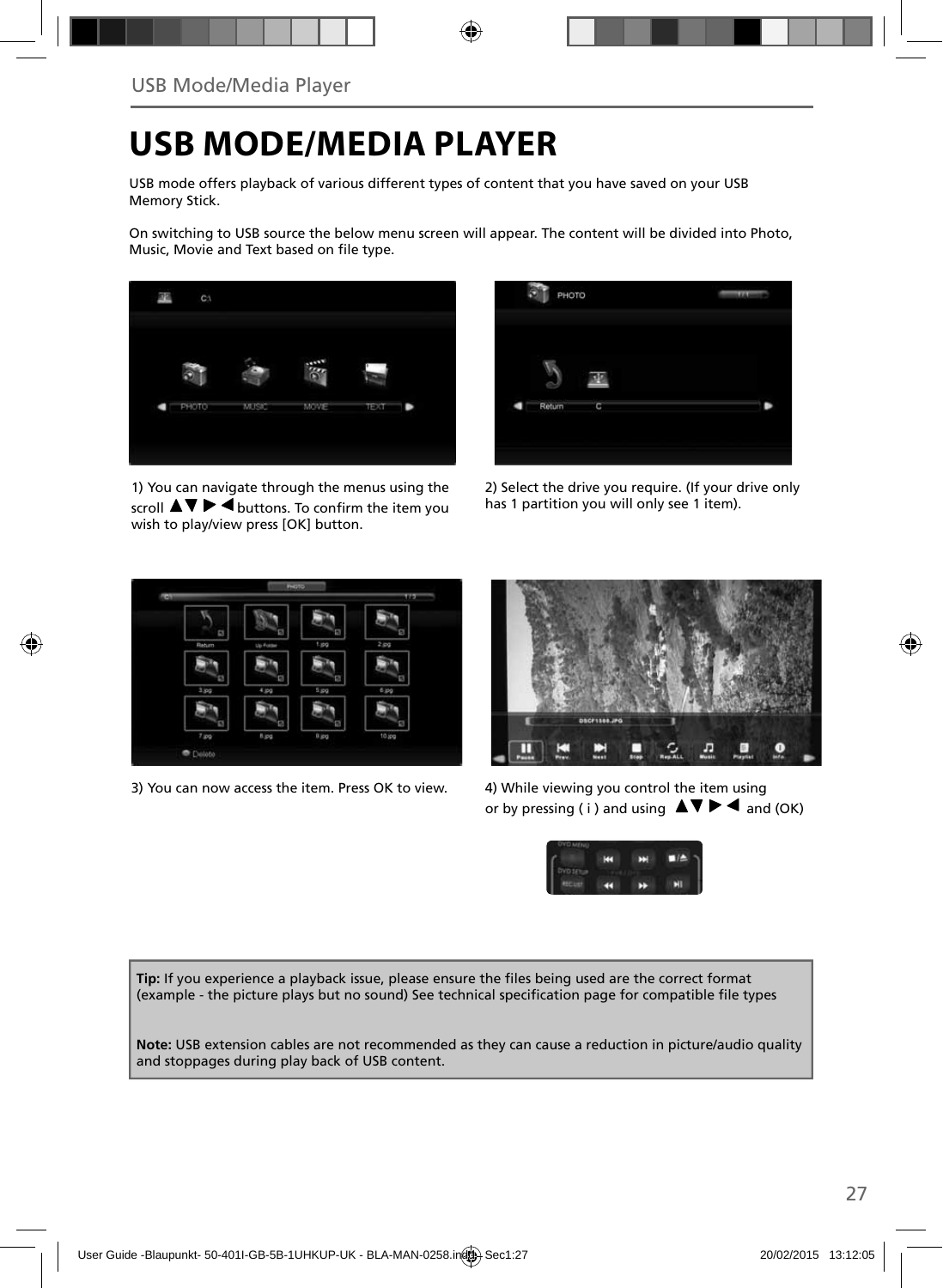## **USING YOUR TV WITH A SKY DIGITAL SET TOP BOX**

### **Option 1) Connecting your TV to your Sky box (when both the TV and Sky Box are located in the same room)**

Depending on your Sky Box & TV model, connect either by SCART or HDMI cables (available separately)

If connecting by SCART, select the 'Input source' on the TV as SCART.

If connecting by HDMI, select the 'Input source' on the TV as HDMI (if the TV has more than 1 HDMI port, ensure you select the input source to match the HDMI numbered port on the rear of the TV)

If you wish to use your Sky remote to operate the TV's functions, you will need a Sky remote control (Revision 9 or later) and you will need to programme a 4 digit code into it. See bottom of this page.

### **Option 2) Connecting your TV to your Sky box (when your Sky box is located in a different room to the TV)**

Please note, if you are adding a 'Magic Eye/TV Link' to your system so that you can use your Sky remote control to change the Sky channel in the room where the 2nd TV is located, please refer to the instructions included with the TV link/magic eye in order to ensure the RF or RF2 output on your Sky box is powered on. (The red LED light on the TV link/magic eye will light up if the RF / RF2 output is correctly set up) If you do not have the instructions that came with the TV link/magic eye, instructions on how to do it can be found on our web site.



1) To tune the TV to the Sky box, on the 2nd TV, select the 'Analogue' input source.

2) Select the channel that you wish to store the Sky box/channel on. (If you do not use channels 1-5 because you no longer have analogue terrestrial channels after digital switchover, you may choose to select channel 1 to store the Sky box/channel, if you still have and use analogue channels 1-5, you may for example decide that channel 6 is the best option for you)

3) Press the corresponding number on the remote control to select the desired analogue channel chosen as per point 2 above.

4) On the TV remote control, press Menu. Now navigate through the menus to select Manual Tuning or Analogue Manual tuning (refer to the Tuning/Channel menu section of this user guide if necessary)

5) Manually tune in the channel (usually, the Sky box is at a frequency between 800Mhz and 850Mhz) once the Sky box/channel is found, press 'OK' to store it.

If you wish to use your Sky remote to operate the TV's functions, you will need a Sky remote control (Revision 9 or later) and you will need to programme a 4 digit code into it. See below.

### **Using a Sky Remote or a Universal Remote to operate your TV**

**Sky Remote Control** - If you wish to use your Sky remote to operate the basic functions of your TV, you need to programme a 4 digit code into it. Please note - you will need the latest Sky Revision 9 remote control as this is the only version that includes the latest software/firmware necessary to operate this model of TV. **The code required for this television is 2134.** If you wish to upgrade/replace your existing Sky remote control to the latest version, you can do so on our web site.

**Universal Remote Control** - If you wish to use a Universal remote control to operate your TV, please refer to the website for a full list of codes. (Please note we only have codes for One for All branded remote controls, if you have an alternative brand of Universal remote, please refer to the manufacturer for the code.)

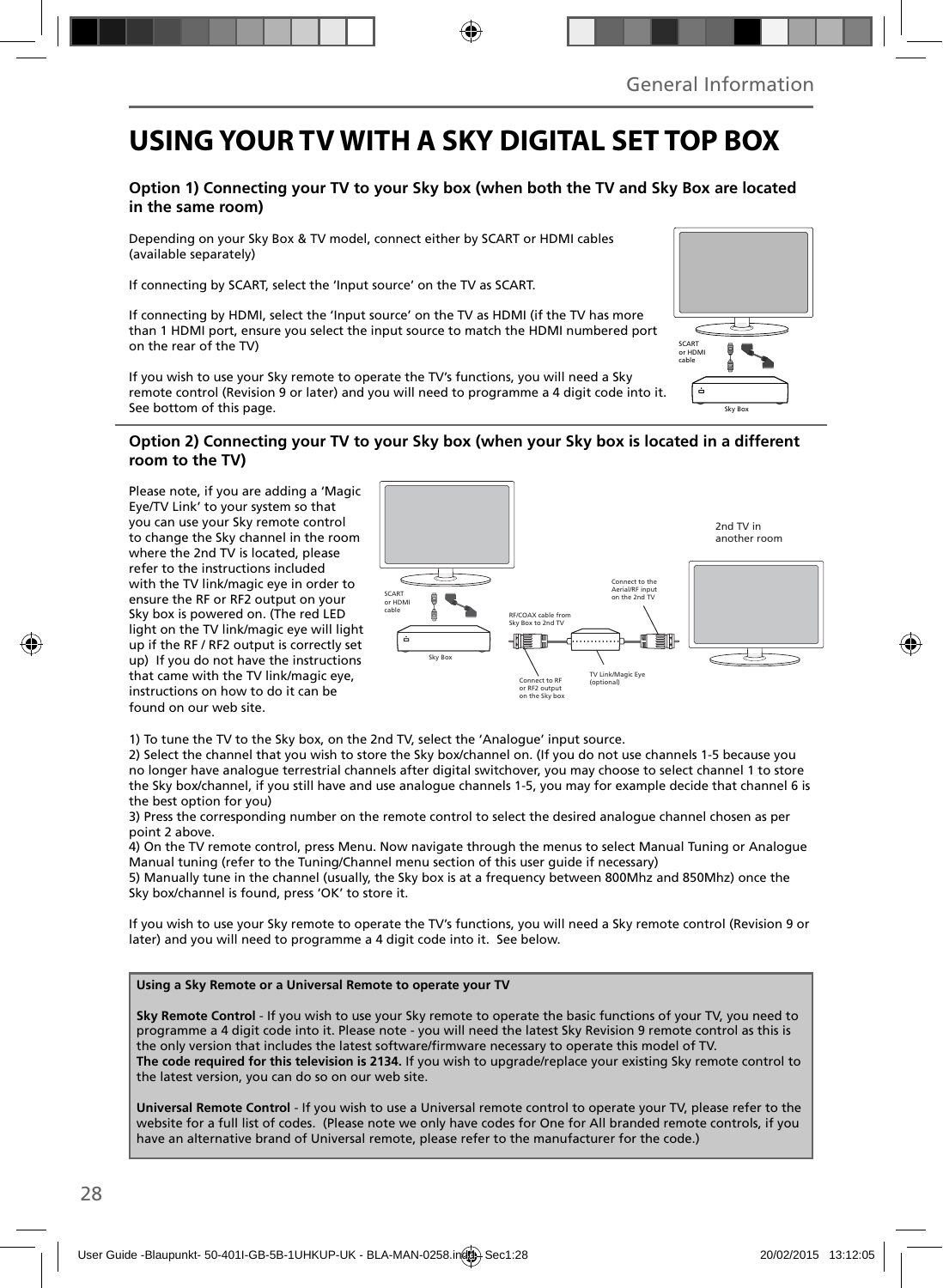# **FREQUENTLY ASKED QUESTIONS**

| General                        | I would like to have louder<br>sound by connecting<br>additional speakers                                                               | 1) Use the 3.5mm headphone output and a 3.5mm to phono cable<br>(available separately) to connect to an amplifier/surround sound system.<br>Please note this will deactivate the TV's built in speakers.<br>2) Connect a COAX cable from the TV's COAX output to your<br>amplifier/surround systems COAX input.                                                                                                                                                                                                                                                                                                                      |
|--------------------------------|-----------------------------------------------------------------------------------------------------------------------------------------|--------------------------------------------------------------------------------------------------------------------------------------------------------------------------------------------------------------------------------------------------------------------------------------------------------------------------------------------------------------------------------------------------------------------------------------------------------------------------------------------------------------------------------------------------------------------------------------------------------------------------------------|
| General                        | Why are some options in<br>the menu unavailable and<br>greyed out                                                                       | Some options are only available in certain sources, i.e. HDMI. They are<br>unavailable in the other sources where they have no affect.                                                                                                                                                                                                                                                                                                                                                                                                                                                                                               |
| General                        | Can I stop my TV automatically<br>turning off after 4hrs?                                                                               | Yes, in the time settings menu, scroll down to Auto standby and select<br>OFF.                                                                                                                                                                                                                                                                                                                                                                                                                                                                                                                                                       |
| TV                             | I have tuned in Digital TV<br>but I am not receiving any<br>or all of the channels and/<br>or the channels I receive are<br>breaking up | 1) Check you are in an area that can receive Freeview/Saorview<br>Visit www.freeview.co.uk or www.saorview.ie<br>2) Check you are using an aerial that is able to receive a good digital<br>signal. In most cases, you will need an outdoor digital hi-gain/wideband<br>aerial. In areas that have excellent digital coverage, you may be able<br>to use a loft type aerial but it is highly likely that you will also need to<br>connect a booster between the back of the TV and the TV aerial wall<br>socket. Unfortunately, to receive a good enough digital signal, it is not<br>possible to use a portable/indoor type aerial. |
| TV                             | I have re-tuned my television<br>but when I switch it off it is<br>not storing the channels                                             | Complete a first time installation, please refer to the set-up menu section<br>of the manual of how to do this.                                                                                                                                                                                                                                                                                                                                                                                                                                                                                                                      |
| <b>VCR/DVD</b><br>Recorder     | I have connected the TV to<br>my VCR or DVD Recorder via<br>SCART but it is not recordina                                               | In addition to connecting via SCART, you should connect the aerial cable<br>from the wall socket to your VCR/DVD Recorder and another aerial cable<br>from the VCR/DVD Recorder to the TV.                                                                                                                                                                                                                                                                                                                                                                                                                                           |
| <b>Game Consoles</b>           | I have connected my PS3 to<br>the TV via HDMI, but I am<br>not receiving any pictures or<br>sound on my Television                      | 1) Ensure the TVs source is on HDMI.<br>2) Check your settings on your PS3 are as per the PS3 instruction manual.                                                                                                                                                                                                                                                                                                                                                                                                                                                                                                                    |
| Game Consoles                  | I have connected my<br>Xbox 360 to the TV via<br>Component Cables (Red,<br>Green & Blue) but I am not<br>receiving any sound            | Component cables only provide HD Pictures. For the sound you will need<br>to connect the Red & White audio cables on the Xbox to the Red & White<br>phono inputs on the rear of the TV. Please refer to the 'Connections'<br>pages.                                                                                                                                                                                                                                                                                                                                                                                                  |
| System Lock                    | I have changed the password<br>on the television and now<br>forgotten it                                                                | There is a master password of 4711, to gain access to the TV menu and<br>reset the normal password.                                                                                                                                                                                                                                                                                                                                                                                                                                                                                                                                  |
| <b>USB Mode</b>                | I have inserted a USB<br>Memory Key, but the TV<br>does not recognise it                                                                | Ensure the USB Memory Key is formatted to type FAT32.                                                                                                                                                                                                                                                                                                                                                                                                                                                                                                                                                                                |
| USB Mode                       | Using a USB portable hard<br>drive / larger than 32GB                                                                                   | If you wish to use a portable hard drive larger than 32GB, please note<br>that it must be formatted to the FAT32 file system in order to operate on<br>this TV. Windows XP/Vista computers are only capable of formatting up<br>to 32GB, therefore, you will need a software programme/utility to format<br>larger hard drives. Please refer to the web site for more information.                                                                                                                                                                                                                                                   |
| USB Record /<br>TV models only | I cannot change the channel,<br>access the menu or use the<br>red button                                                                | During Time Shift you cannot change the channel, access the menu or use<br>the red button                                                                                                                                                                                                                                                                                                                                                                                                                                                                                                                                            |
| USB Record /<br>TV models only | When using the USB to<br>record the picture 'breaks<br>up' or I experience loss of<br>sound.                                            | Check the USB Memory Stick meets the minimum requirements of Read<br>Speed - 20 MB/s (Mega Byte Per Second), Write Speed - 6 MB/s (Mega Byte<br>Per Second)                                                                                                                                                                                                                                                                                                                                                                                                                                                                          |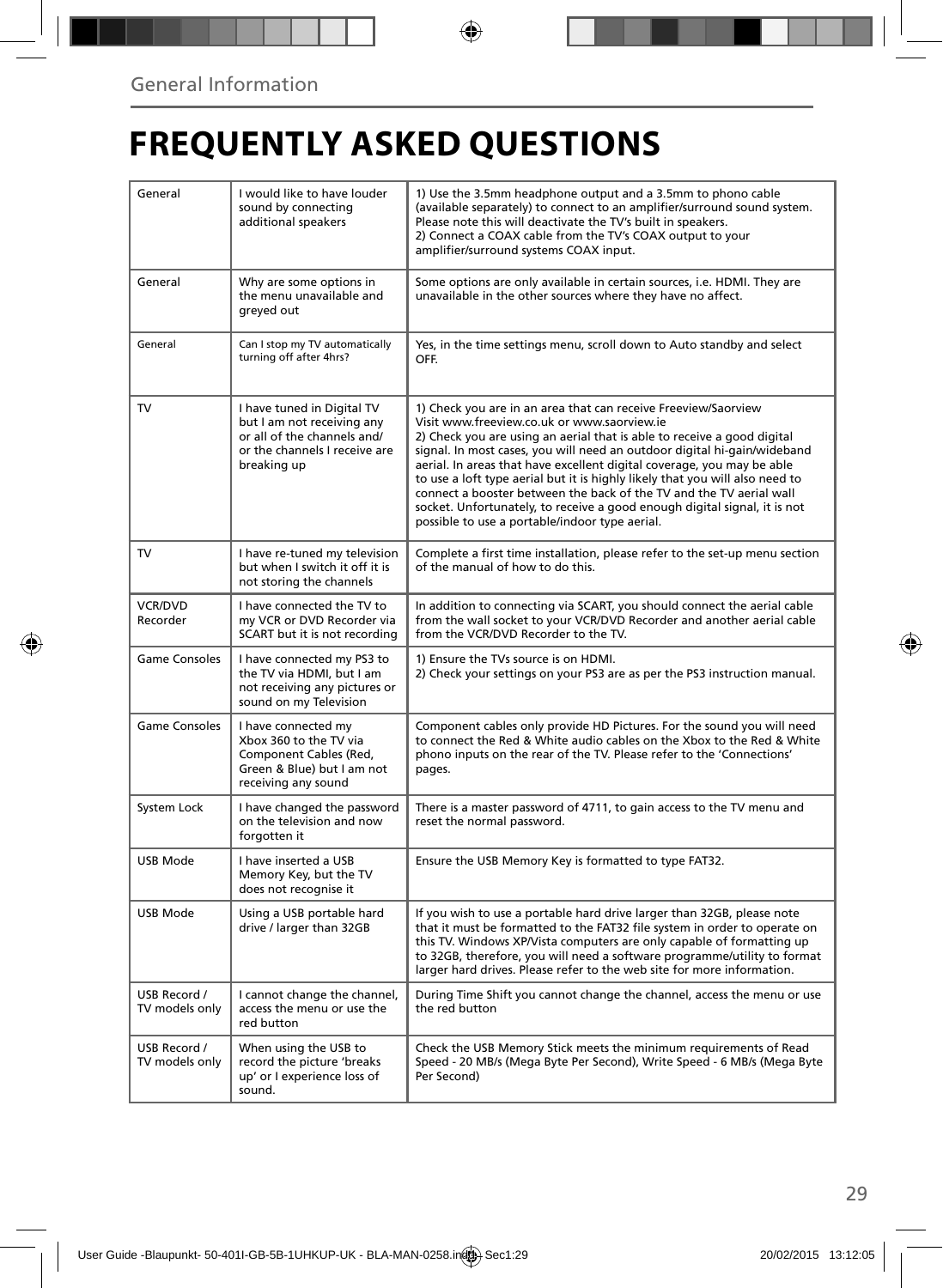# **FREQUENTLY ASKED QUESTIONS**

| USB Record /<br>TV models only | How can I extend my<br>recordings, start and<br>finish times manually                       | Once your programme is set to record, you can edit parameters<br>by pressing the blue button in the schedule list. |
|--------------------------------|---------------------------------------------------------------------------------------------|--------------------------------------------------------------------------------------------------------------------|
| 4k UHD                         | How do I get the best 4K<br>picture on my TV.                                               | You must have a 4K device connected to the TV Via a HDMI<br>cable and UHD content.                                 |
| 4k UHD                         | I have downloaded UHD<br>video content to USB,<br>but it will not play via<br>the USB port. | The USB port will display the maximum resolution of 1920x1080<br>therefore 4K content is not compatible via USB.   |
| 4k UHD                         | What does Upscaling<br>mean?                                                                | Please refer to the 'Ultra High Definition 4K/2K TV Information'<br>page in this user quide.                       |
| Sound                          | What can I do If the<br>sound and picture are<br>not in time?                               | In the Sound Menu adjust the Audio Delay option until the<br>sound and picture are aligned.                        |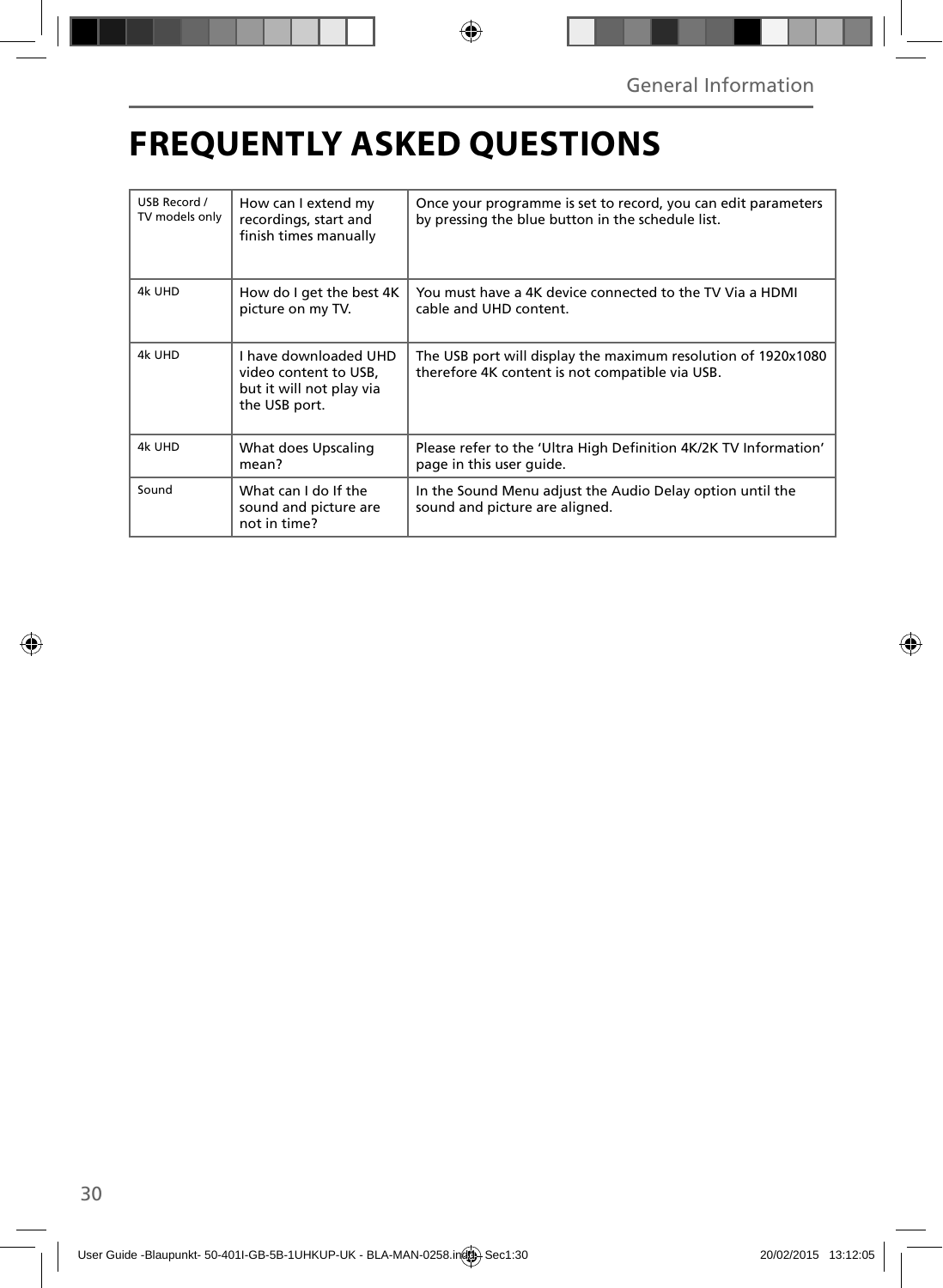# **TECHNICAL SPECIFICATION**

| <b>Supplier</b>                                                                           | <b>Blaupunkt</b>     |  |
|-------------------------------------------------------------------------------------------|----------------------|--|
| <b>Model ID</b>                                                                           | 50/401I-GB-5B-1UHKUP |  |
| Energy effiency class                                                                     | A                    |  |
| Visible screen size (diagonal)                                                            | 127 cm / 50 inches   |  |
| On mode model average power consumption                                                   | 90 W                 |  |
| Annual energy consumption *1                                                              | 131 kWh              |  |
| Standby power consumption *2                                                              | < 0.5 W              |  |
| Off mode power consumption                                                                | 0 <sub>W</sub>       |  |
| Screen resolution                                                                         | 3840 (H) x 2160 (V)  |  |
| *1: Energy consumption XYZ kWh per year, based on the power consumption of the television |                      |  |

operating 4 hours per day for 365 days. The actual energy consumption will depend on how the television is used.

\*2: When the TV is turned off with the remote control/standby button and no function is active.

## **Additional Technical Information**

| <b>RF</b>                       | 75 ohm Antenna / Analog / DVB                                                                                                                                                                  |  |
|---------------------------------|------------------------------------------------------------------------------------------------------------------------------------------------------------------------------------------------|--|
| Inputs                          | $3 \times$ HDMI, $1 \times$ USB,<br>1 x Mini Composite/Video & L/R Audio shared for Composite/<br>Video & Component/YPbPr 1 x Mini Component/Y Pb Pr,<br>1 x VGA/PC Input, 1 x VGA/PC Audio in |  |
| <b>Sound Outputs</b>            | 1 x Coax Audio output, 1 x 3.5mm Headphone                                                                                                                                                     |  |
| Speaker / Sound Watts (RMS)     | 2x10 / 2x8                                                                                                                                                                                     |  |
| Voltage and power consumption   | $110 - 240V \sim 50/60Hz$<br>90/130/160W<br>(ecomode/standard/max)                                                                                                                             |  |
| Dimensions including stand (mm) | 1120 W x 714 H x 255 D                                                                                                                                                                         |  |
| Net weight (Kgs)                | 21.1                                                                                                                                                                                           |  |
| <b>Wall Mounting</b>            | VESA 400 x 400 (mm)                                                                                                                                                                            |  |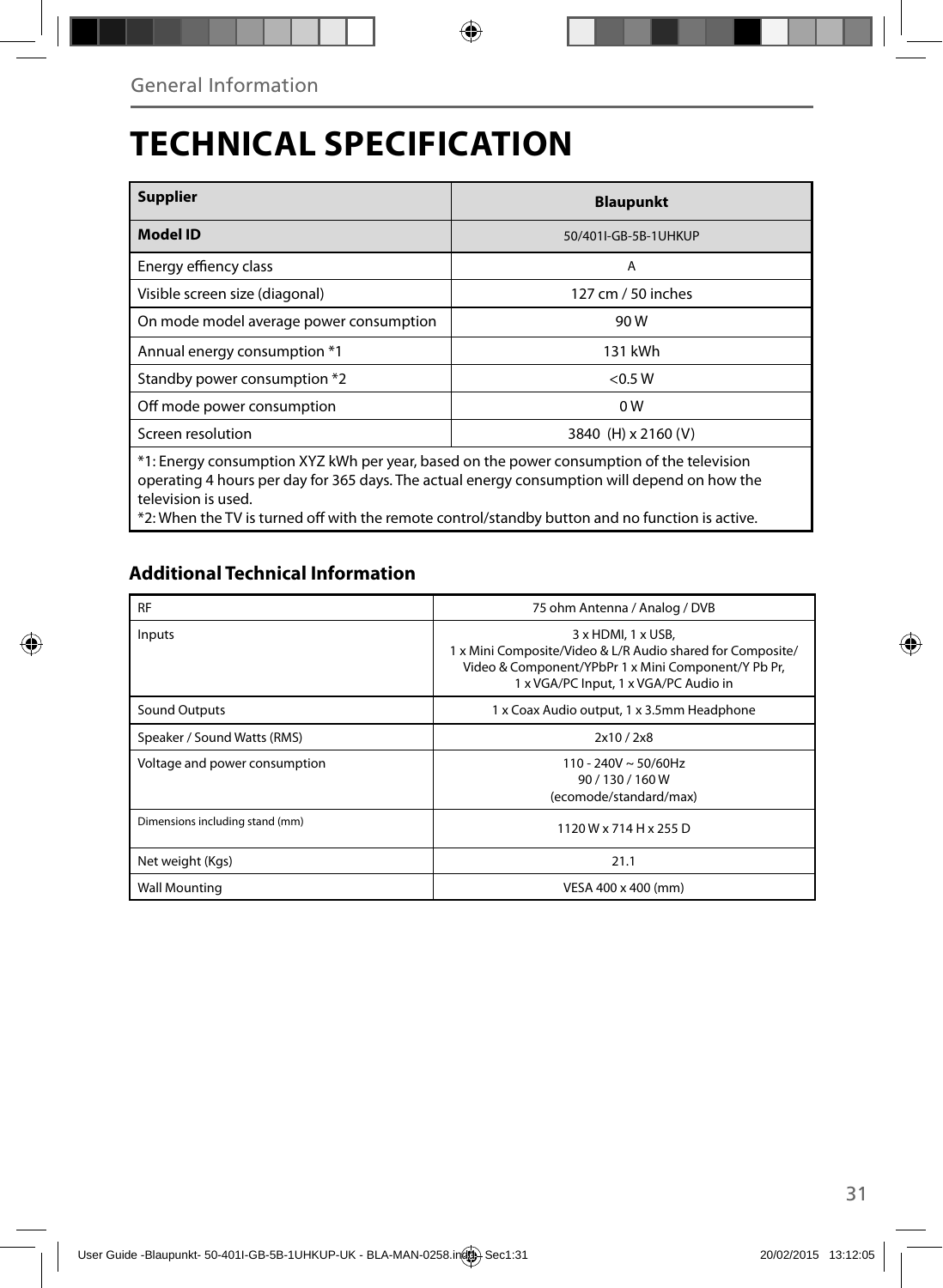# **TECHNICAL SPECIFICATION**

## **Compatible files in USB Mode**

| Media | File Ext.     | Codec                                   |                         |                                                                               |
|-------|---------------|-----------------------------------------|-------------------------|-------------------------------------------------------------------------------|
|       |               | Video                                   | Audio                   | <b>Remark</b>                                                                 |
|       | .mpg          | MPEG-1, MPEG-2                          |                         | Max Resolution: 1920x1080<br>Max Data rate: 40 Mbps                           |
|       | .avi          | Xvid, MJPEG,<br>MPEG-4 SP/ASP,<br>H.264 | MP3, WMA,<br><b>AAC</b> |                                                                               |
|       | .ts           | MPEG-2, H.264                           |                         |                                                                               |
| Movie | .mov/<br>.mkv | MPEG-4 SP/ASP,<br>H.264                 |                         | Max Resolution: 1920x1080<br>Max Data rate: 20 Mbps                           |
|       | .dat          | MPEG-1                                  |                         |                                                                               |
|       | .mp $4$       | MPEG-4 SP/ASP,<br>H.264                 |                         |                                                                               |
|       |               | MPEG-1, MPEG-2                          |                         | Max Resolution: 720x576                                                       |
|       | .vob          | MPEG-2                                  |                         | Max Data rate: 40 Mbps                                                        |
| Music | mp3.          |                                         | MP3                     | Sample Rate 8K-48KHz<br>Bit rate: 32K - 320Kbps                               |
|       | .wma          |                                         | <b>WMA</b>              | Channel: Mono/Stereo                                                          |
|       | .m4a/<br>.aac |                                         | <b>AAC</b>              | Sample Rate 16K-48KHz<br>Bit rate: $32K \sim 442Kbps$<br>Channel: Mono/Stereo |
| Photo | .jpg/         |                                         | Progressive JPEG        | Max Resolution: 1024x768                                                      |
|       | .jpeg         | <b>Baseline JPEG</b>                    |                         | Max Resolution: 8192x8192                                                     |
|       | .bmp          | <b>BMP</b>                              |                         | Max Resolution: 6500x6500<br>Pixel Depth 1/4/8/16/24/32 bpp                   |
|       | .png          | Non-Interlaced                          |                         | Max Resolution: 3000x3000                                                     |
|       |               | Interlaced                              |                         | Max Resolution: 1500x1500                                                     |